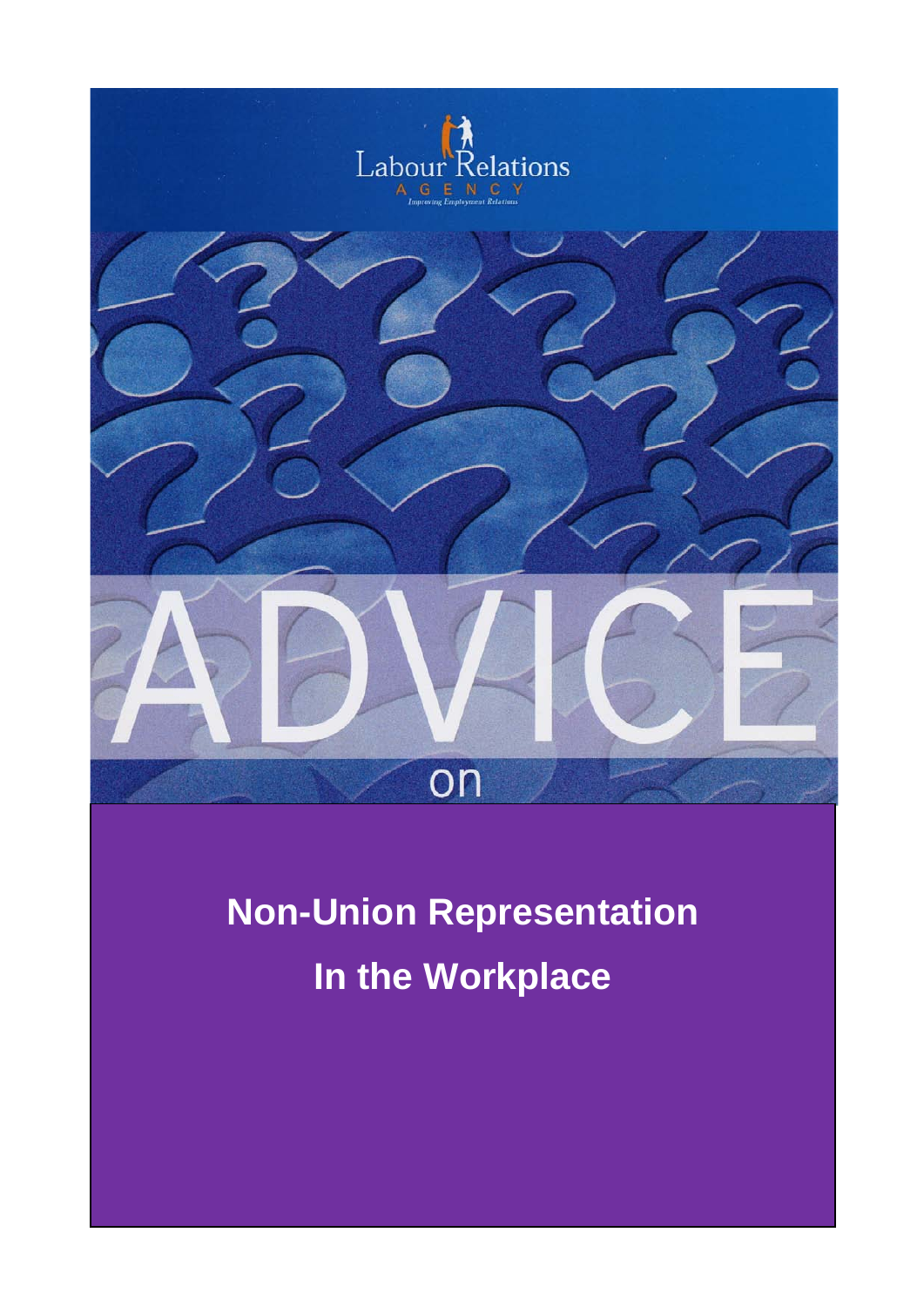This guide provides practical advice and guidance on non-union representation in the workplace. We have provided legal information for guidance only. This information should not be regarded as a complete or authoritative statement of the law, which can only be given by the courts. If you need more help, you can contact us (our contact details are on the back page of this guide).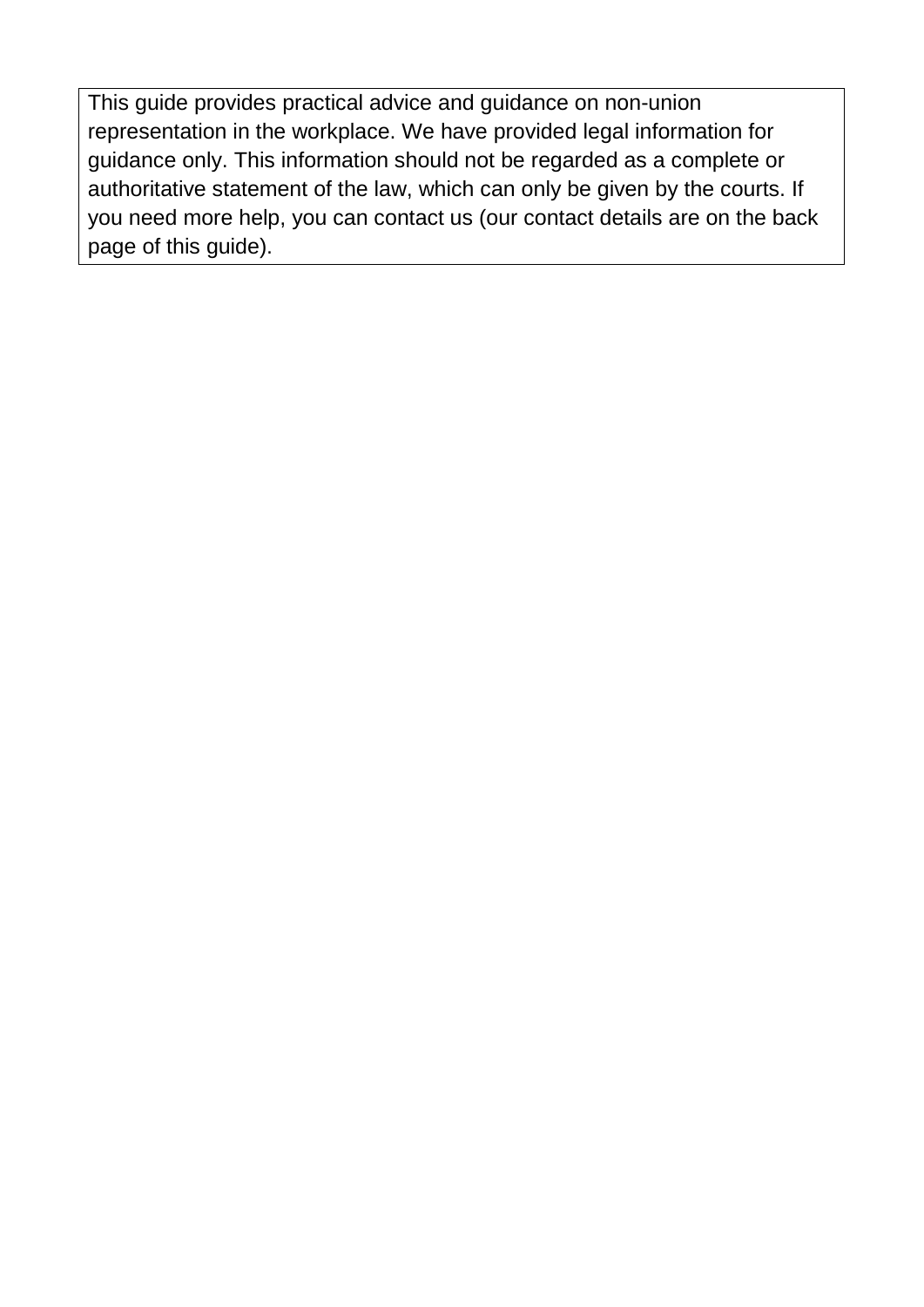# **Contents**

| <b>Preface</b><br>The purpose of this guide<br>The status of this guide                                                                                                                                                                            | <b>Page</b><br>1<br>$\overline{\mathbf{2}}$<br>$\overline{2}$ |
|----------------------------------------------------------------------------------------------------------------------------------------------------------------------------------------------------------------------------------------------------|---------------------------------------------------------------|
| The types of representatives and their rights                                                                                                                                                                                                      | $\mathbf{3}$                                                  |
| Non-union representatives with statutory rights to time off                                                                                                                                                                                        | 3                                                             |
| Associated employers and group of companies                                                                                                                                                                                                        | 6                                                             |
| The varying roles of representatives<br>A common sense approach<br>Different types of representatives have different needs<br><b>Consultation representatives</b><br>Subject specific consultation – TUPE, collective redundancies<br>and pensions | $\overline{7}$<br>$\overline{7}$<br>$\overline{7}$<br>8<br>9  |
| Representatives of employee safety                                                                                                                                                                                                                 | 11                                                            |
| Dealing with individual grievance and disciplinary matters                                                                                                                                                                                         | 11                                                            |
| <b>Drawing up an agreement</b><br>The need to avoid rigidity<br>Setting down time off, training and facilities requirements in<br>an agreement                                                                                                     | 13<br>13<br>13                                                |
| A written agreement                                                                                                                                                                                                                                | 14                                                            |
| Factors to consider in drawing up a time off agreement or protocol                                                                                                                                                                                 | 14                                                            |
| <b>Training for non-union representatives</b>                                                                                                                                                                                                      | 18                                                            |
| The value of training                                                                                                                                                                                                                              | 18                                                            |
| Induction training                                                                                                                                                                                                                                 | 18                                                            |
| Training for established representatives                                                                                                                                                                                                           | 19                                                            |
| E-learning                                                                                                                                                                                                                                         | 19                                                            |
| TUPE and collective redundancy related training                                                                                                                                                                                                    | 19                                                            |
| Training in disciplinary and grievance handling                                                                                                                                                                                                    | 20                                                            |
| <b>Training for managers</b>                                                                                                                                                                                                                       | 20                                                            |
| <b>Access to facilities</b>                                                                                                                                                                                                                        | 21                                                            |
| The need for facilities                                                                                                                                                                                                                            | 21                                                            |
| <b>Facilities in large workplaces</b>                                                                                                                                                                                                              | 21                                                            |
| <b>TUPE and collective redundancy representatives</b>                                                                                                                                                                                              | 21                                                            |
| Off-site representatives                                                                                                                                                                                                                           | 22                                                            |
| The use of electronic means of communication                                                                                                                                                                                                       | 22                                                            |
| Dedicated intranet and e-mail accounts                                                                                                                                                                                                             | 23                                                            |

#### **Notes 24**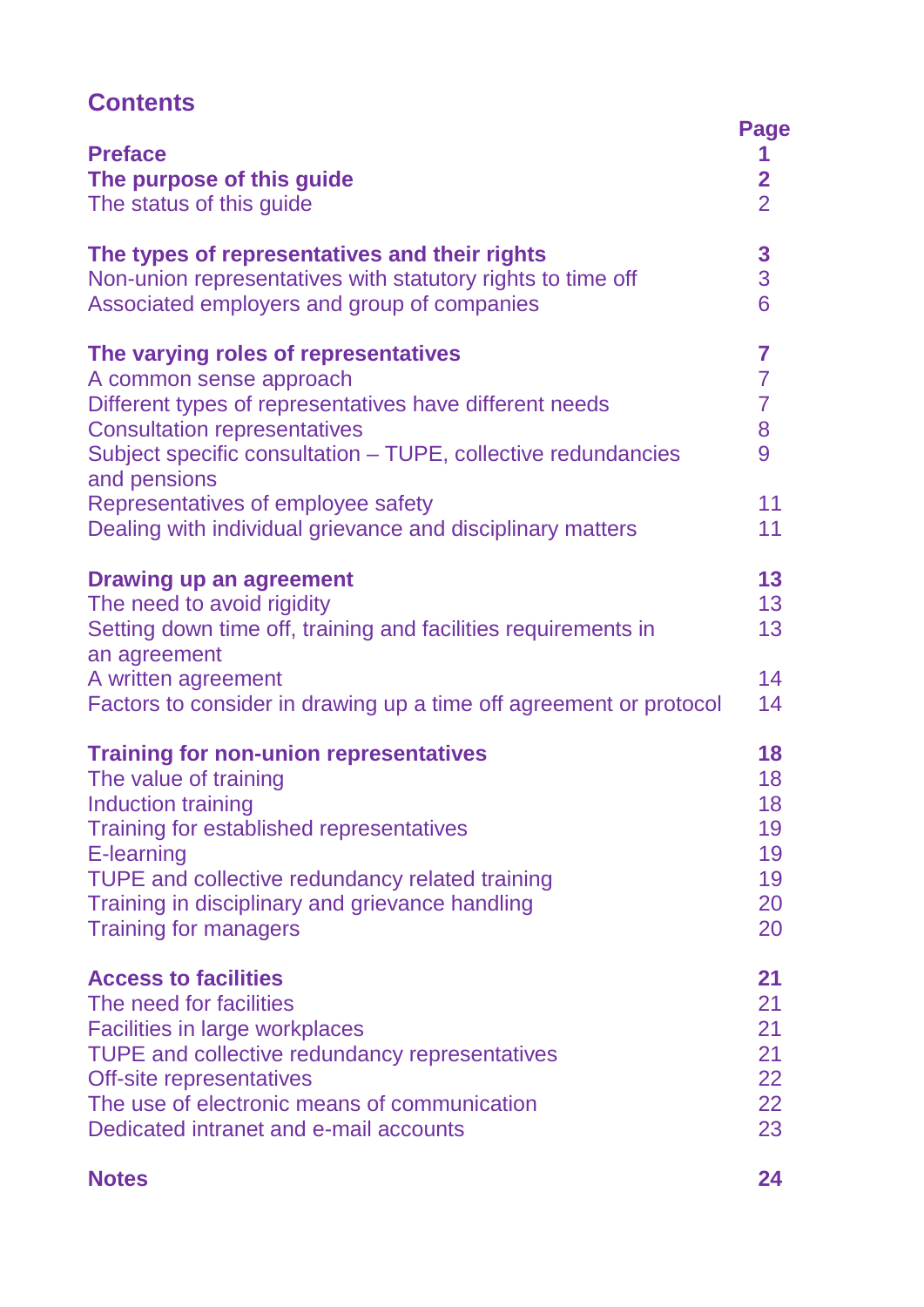# **Preface**

It is estimated that around half of employee representatives in the UK are non-union. Their role tends to be much more restricted than that of their union counterparts, being limited in the main to consultation. It is not unknown, in the private sector particularly, to find union representatives sharing a consultative forum with non-union representatives from the same firm, a matter discussed in this guide. In some cases, for example in dealing with collective redundancies and the transfer of undertakings in firms which do not recognise trade unions, non-union representatives have statutory rights to facilities, time off for training and facility time. For some other non-union representatives, especially members of consultative forums set up under the information and consultation regulations, and multinational companies with a European Works Council, the statutory provisions are only for time off with pay to carry out representative duties. Often consultative bodies, usually called employee forums or works councils, are set up voluntarily by employers with no reference to the law. Here there are no enforceable rights to paid time off, training or the use of facilities.

The Labour Relations Agency (Agency) issued a revised *Code of Practice on time off for trade union duties and activities* on 19th April 2012. The revised Code provides advice under the provisions of the Industrial Relations (Northern Ireland) Order 1992 as subsequently amended. Its prime focus is representatives of independent trade unions in workplaces where the union is recognised for collective bargaining purposes. A separate guide for union representatives is published to provide further advice on managing arrangements for time off for these representatives, *Trade union representation in the workplace.*

It is the purpose of this guide to cover all the circumstances where nonunion representatives carry out their duties. It must be emphasised that the guide has no legal standing and is not intended to be taken into account in any tribunal hearing.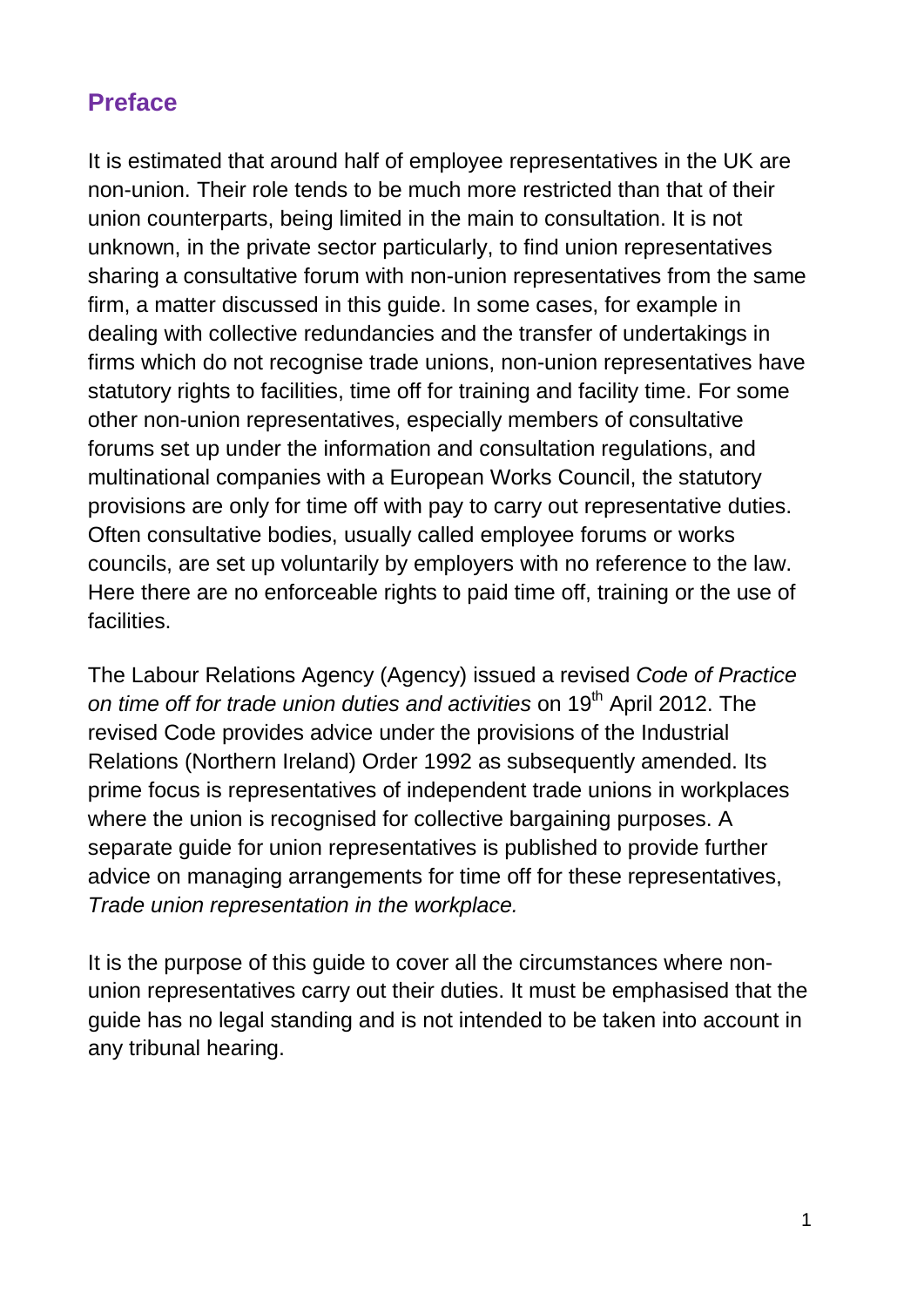## **The purpose of this guide**

This guide is for employers and non-union workplace representatives. It gives advice on the provision of time off, training and facilities to enable non-union representatives to carry out their duties. It covers statutory and non-statutory representatives.

## **The status of this guide**

The guide provides advice on good practice based on the Agency's experience of working with employers and workplace representatives to build effective methods of communication and consultation between management and representatives. In order to be effective in their role representatives need the security of knowing that they can gain time off with pay, be trained and have access to communication and other facilities. Employers, in turn, need assurance that these are legitimate requests and that they will be made with due regard to business circumstances. The Agency's experience is that there is much benefit to be gained by drawing up an agreement to regulate the operation of time off arrangements and ensure there are realistic expectations held by all involved. The guide spells out the issues and factors to be taken into account in designing and operating time off provisions. This guide, as explained in the preface, has no standing in law.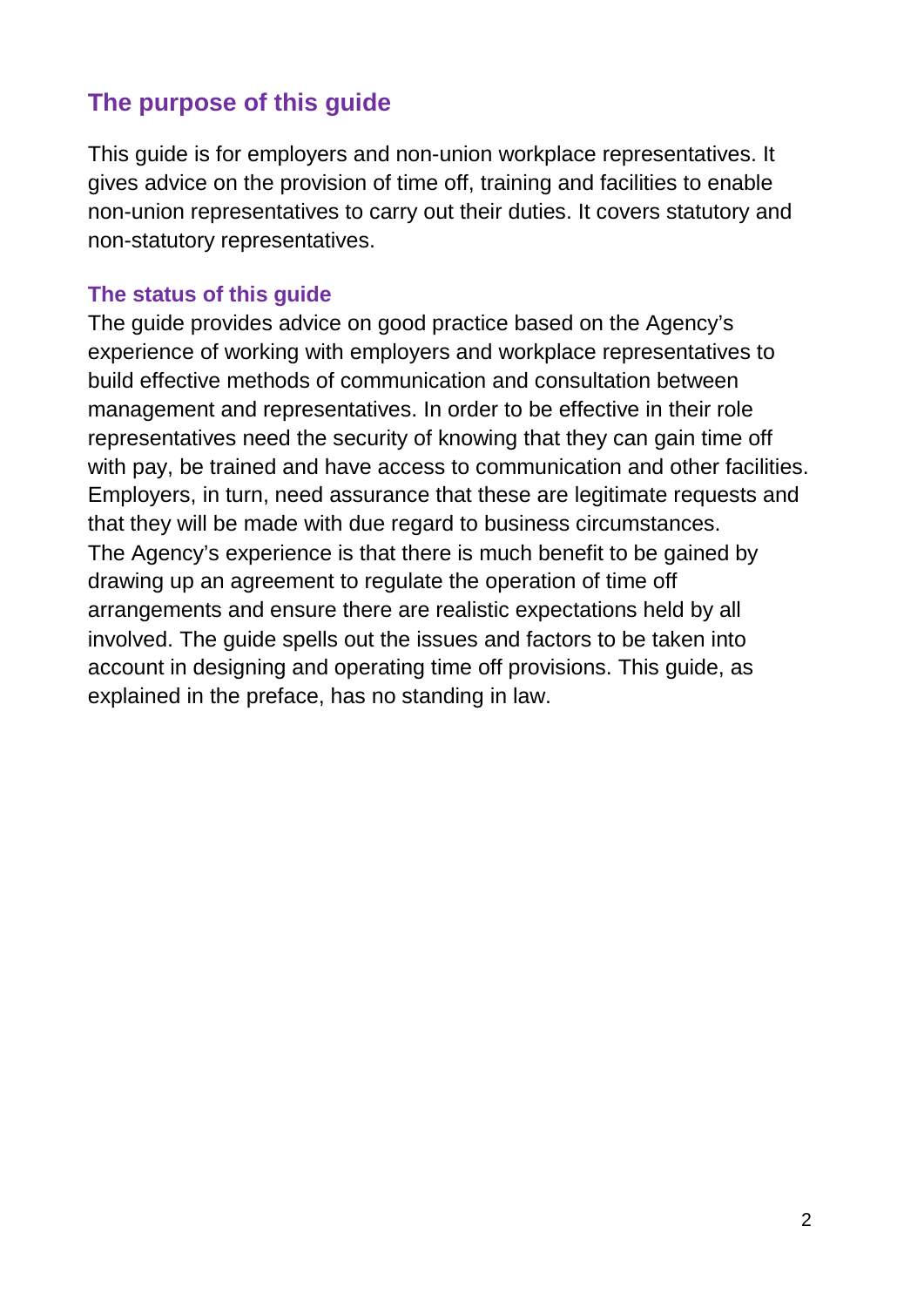# **The types of non-union representatives and their rights**

## **Non-union representatives with statutory rights to time off**

There are seven areas of statute or regulations where non-union representatives have statutory rights to paid time off to perform their duties and in some cases to receive training, and be provided with facilities. In these cases representatives are protected from dismissal or detriment in carrying out their duties or in standing for election**<sup>1</sup>** .

Representatives in employee forums set up voluntarily by employers have no legal rights to time off to carry out their duties, to receive training or have access to facilities<sup>2</sup>. It is, however, very much in employers' interests to provide these since without them it would be extremely difficult for representatives to represent the workforce and take part in consultation in any meaningful way.

The different roles played by representatives and protected by statutory provisions are listed in the following table with a brief summary of their legal rights:

| <b>Type of representative</b>                                                                                                                                                                                                                                                                                                                          | <b>Rights</b>                                                                                                                                                                                                                                                                                                                                                                  |
|--------------------------------------------------------------------------------------------------------------------------------------------------------------------------------------------------------------------------------------------------------------------------------------------------------------------------------------------------------|--------------------------------------------------------------------------------------------------------------------------------------------------------------------------------------------------------------------------------------------------------------------------------------------------------------------------------------------------------------------------------|
| <b>Representatives of employee safety</b><br>appointed in workplaces where there<br>is no union recognised, or where<br>groups of workers are outside the<br>scope of union recognition. The<br>representatives are covered by the<br>Health and Safety (Consultation with<br><b>Employees) Regulations (Northern</b><br>Ireland) 1996 - Regulation 7. | • Paid time off to carry out<br>their duties<br>Paid time off for training<br>The provision of facilities to<br>help them perform their<br>duties<br>Protection against dismissal<br>and detriment.<br>The Health and Safety Executive<br>Northern Ireland issues its own<br>advice and Codes on health and<br>safety representatives. They are<br>not included in this guide. |
| <b>Information and consultation</b><br>representatives. Representatives<br>may be elected to negotiate the set up<br>and/or be members of a subsequent<br>information and consultation body<br>under the Information and<br><b>Consultation of Employees</b>                                                                                           | • Paid time off to carry their<br>duties<br>Protection against dismissal<br>and detriment.<br>The statutory rights only apply to<br>those representatives who<br>negotiate to create an ICE body                                                                                                                                                                               |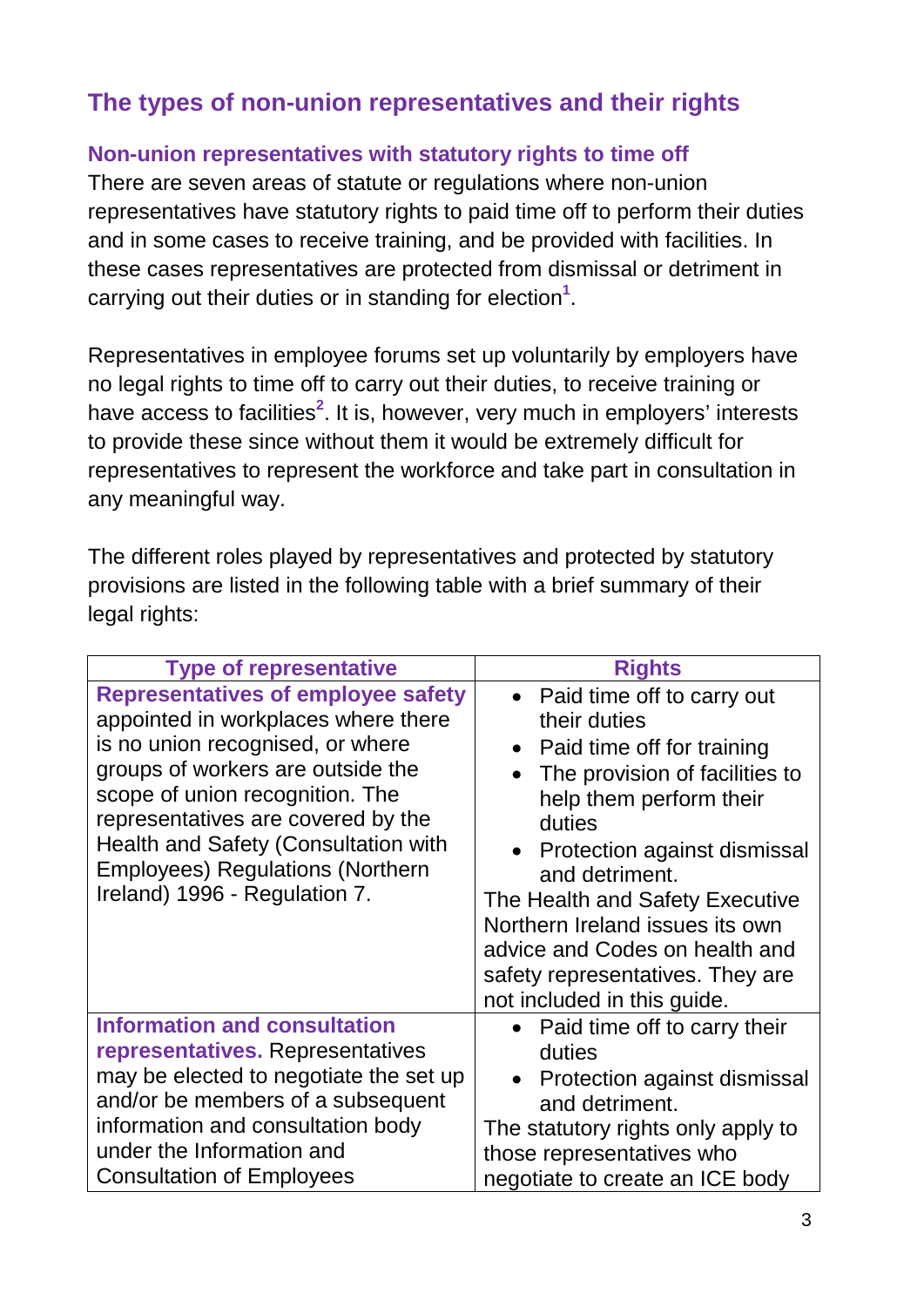| Regulations (Northern Ireland) 2005<br>(known as ICE).                                                                                                                                                                                                                                                                                                                                                                                                                                                                                                                                                                                                                                                                                                                                                                 | and/or serve on it under a<br>'negotiated agreement' or a<br>'standard agreement' under the<br>Regulations. Representatives on<br>ICE bodies established under a<br>'pre-existing agreement,' have no<br>rights to time off but it is good<br>practice that employers will follow<br>the provisions established |
|------------------------------------------------------------------------------------------------------------------------------------------------------------------------------------------------------------------------------------------------------------------------------------------------------------------------------------------------------------------------------------------------------------------------------------------------------------------------------------------------------------------------------------------------------------------------------------------------------------------------------------------------------------------------------------------------------------------------------------------------------------------------------------------------------------------------|-----------------------------------------------------------------------------------------------------------------------------------------------------------------------------------------------------------------------------------------------------------------------------------------------------------------|
|                                                                                                                                                                                                                                                                                                                                                                                                                                                                                                                                                                                                                                                                                                                                                                                                                        | elsewhere in the Regulations.                                                                                                                                                                                                                                                                                   |
| <b>European consultative bodies.</b><br>Employee members, whether<br>union or non-union, of a special<br>negotiating body (a body<br>established for the purposes of<br>negotiating with central<br>management an agreement for a<br>European Works Council (EWC)<br>under the Transnational<br>Information and Consultation of<br>Employees Regulations 1999) and the<br>equivalent in a European Public<br>Limited Liability Company (known as<br>a European Company) and a<br><b>European Cooperative Society (the</b><br><b>European Cooperative Society</b><br>(Involvement of Employees)<br>Regulations 2006) all have statutory<br>rights to enable them to set up with<br>management appropriate consultative<br>bodies like a EWC.<br>Once established the rights apply to<br>the employee representatives on | Paid time off to carry out<br>their duties<br>Protection against dismissal<br>and detriment                                                                                                                                                                                                                     |
| these bodies irrespective of union<br>membership.                                                                                                                                                                                                                                                                                                                                                                                                                                                                                                                                                                                                                                                                                                                                                                      |                                                                                                                                                                                                                                                                                                                 |
| <b>Pension representatives are</b><br>those workplace representatives,<br>whether union or non-union,<br>elected for the purpose of<br>consultation over changes to pension<br>arrangements, known as 'listed'<br>changes, under the Occupational and<br><b>Personal Pension Schemes</b><br>(Consultation by Employers)                                                                                                                                                                                                                                                                                                                                                                                                                                                                                                | Paid time off to carry out<br>their duties<br>Protection against dismissal<br>$\bullet$<br>or detriment.                                                                                                                                                                                                        |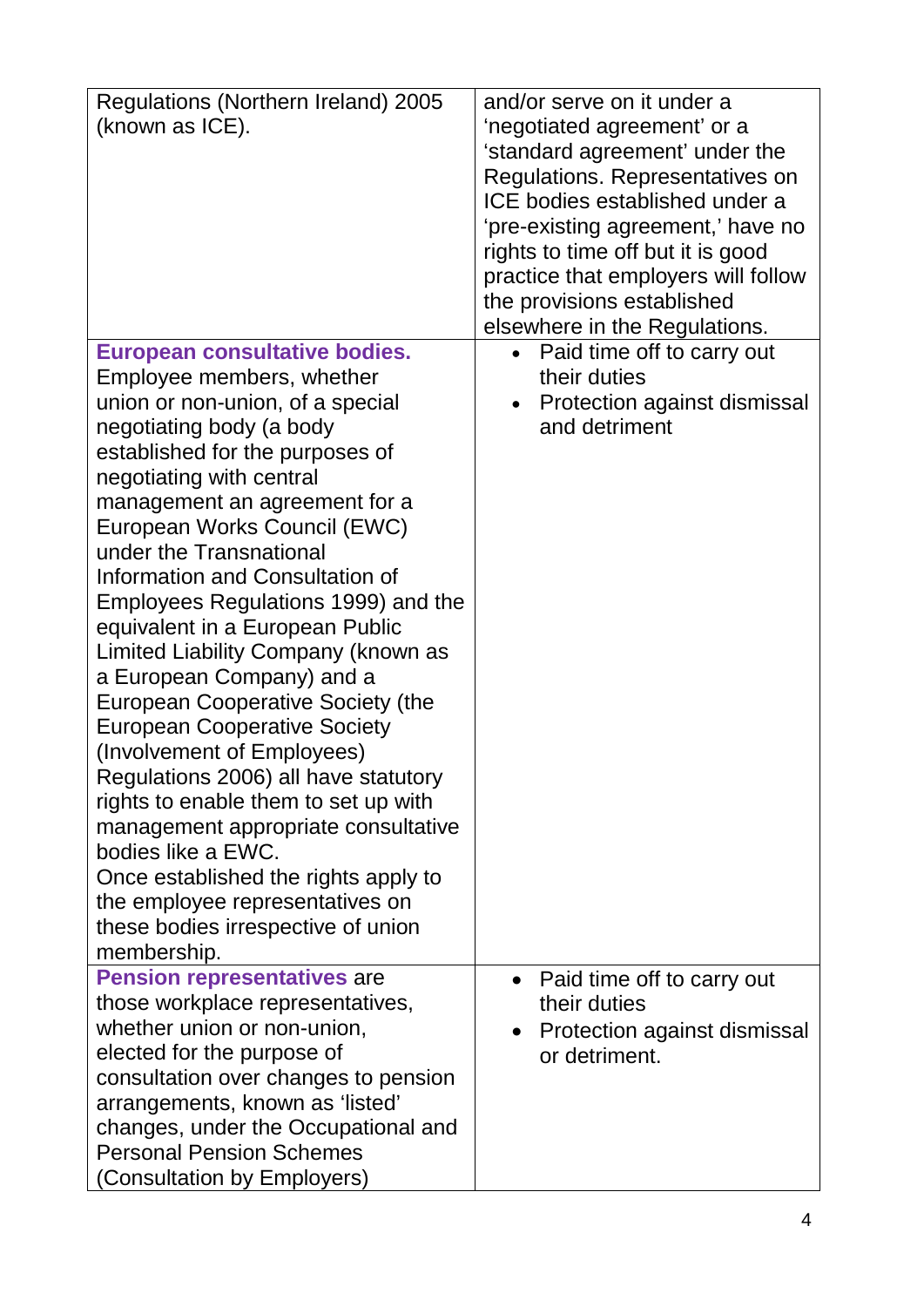| Regulations (Northern Ireland) 2006<br>and the Information and Consultation<br>of Employees (Amendment)<br>Regulations (Northern Ireland) 2006.<br>'TUPE' representatives. Where there<br>are no trade unions recognised for<br>collective bargaining purposes, non-<br>union employee representatives must<br>be informed and consulted over the<br>transfer of undertakings. The Transfer<br>of Undertakings (Protection of<br>Employment)<br>Regulations 2006, known as<br><b>TUPE and The Service Provision</b><br><b>Change (Protection of Employment)</b><br>Regulations (Northern Ireland) 2006 | • Paid time off to carry out<br>their duties<br>Paid time off for training<br>$\bullet$<br>The provision of facilities to<br>help them perform their<br>duties<br>Protection against dismissal<br>$\bullet$<br>and detriment |
|--------------------------------------------------------------------------------------------------------------------------------------------------------------------------------------------------------------------------------------------------------------------------------------------------------------------------------------------------------------------------------------------------------------------------------------------------------------------------------------------------------------------------------------------------------------------------------------------------------|------------------------------------------------------------------------------------------------------------------------------------------------------------------------------------------------------------------------------|
| <b>Collective redundancy. Where there</b><br>are no trade unions recognised for<br>collective bargaining purposes non-<br>union representatives must be<br>informed and consulted in<br>circumstances where the redundancy<br><b>of</b><br>20 to 99 employees is proposed<br>within a 30 day period or<br>more than 100 employees is<br>$\bullet$<br>proposed within a 90 day period<br>[Article 216 of the Employment Rights<br>(Northern Ireland) Order 1996 as<br>amended, known as 'collective<br>redundancy']                                                                                     | • Paid time off to carry out<br>their duties<br>• Paid time off for training<br>The provision of facilities to<br>help them perform their<br>duties<br>Protection against dismissal<br>and detriment.                        |
| <b>Workforce agreement</b><br>representatives. Workplace<br>agreements may be found in<br>circumstances where employers and<br>employees agree the particular<br>application of a statute to the<br>workplace concerning working time,<br>maternity and paternity and fixed term<br>employment. Representatives may be<br>union or non-union.                                                                                                                                                                                                                                                          | Employee representatives in<br>these circumstances do not have<br>rights to time off but have a right<br>to<br>Protection against dismissal<br>$\bullet$<br>and detriment.                                                   |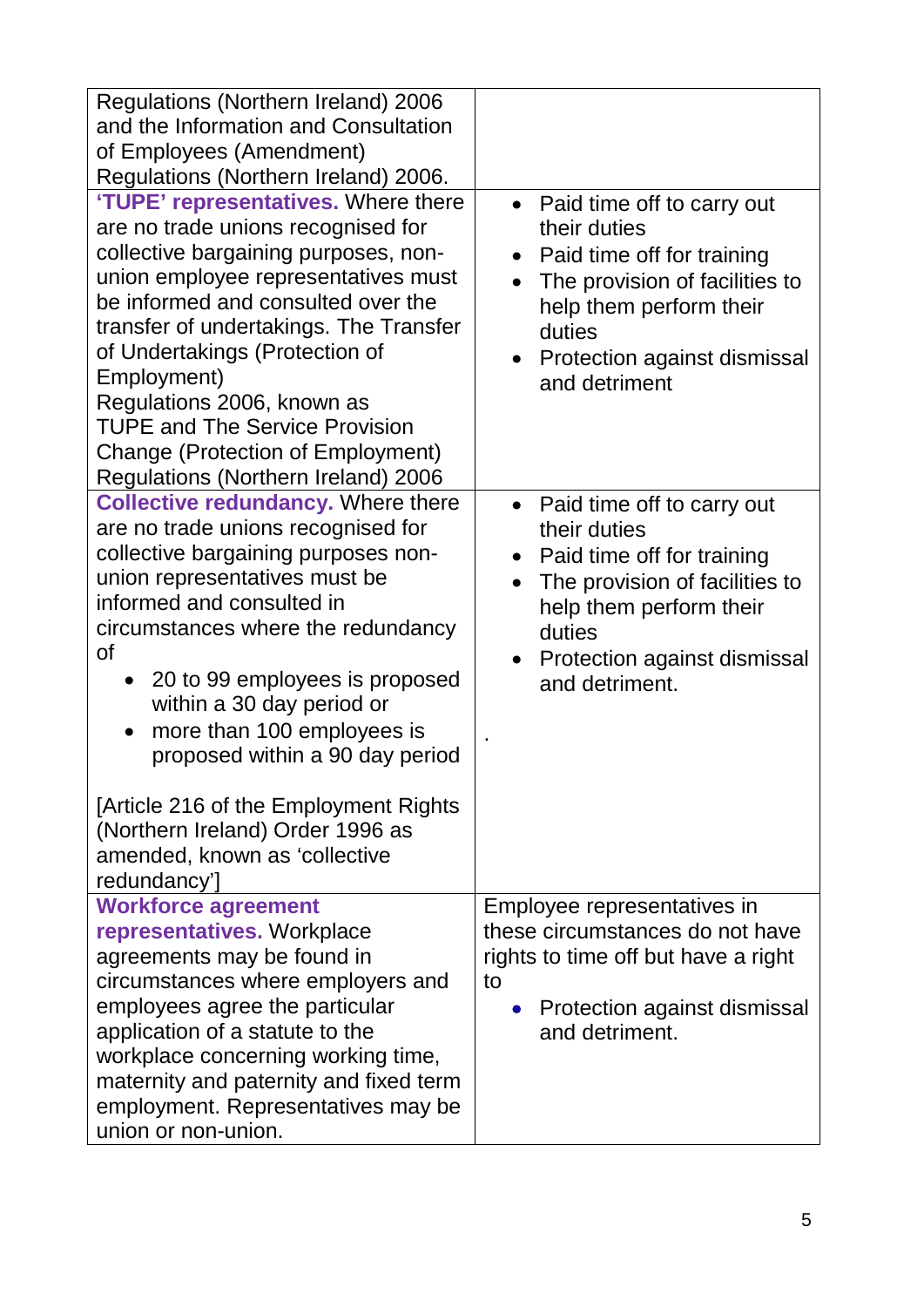## **Associated employers and group of companies**

It is important to note that the duty to provide time off relates only to the representative's employer and not to any associated employer unless agreed by them. In circumstances where a number of employers share a site and agree joint consultative arrangements it is advisable to establish special arrangements to ensure that the rights of representatives are clearly established and understood.

In circumstances where collective bargaining and joint consultation take place among a group of employers or covers different sites of a company rights to time off can apply, for example in the attendance of collective bargaining meetings at a regional or national level. It is sensible for employers and representatives in these circumstances to make special arrangements as part of their agreement on time off.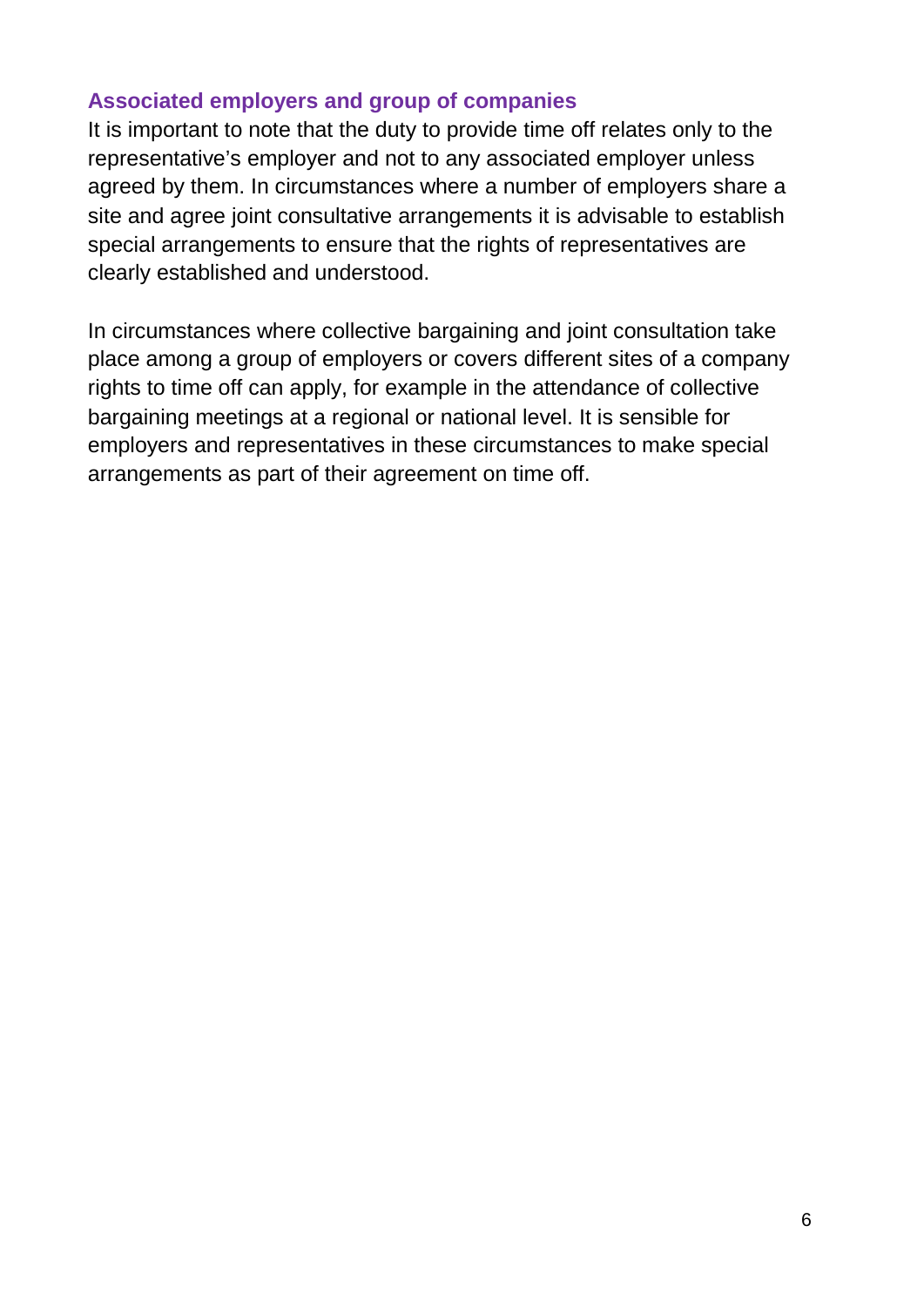# **The varying roles of non-union representatives**

## **A Common Sense Approach**

The different types of statutory rights to time off, training and facilities can be confusing and a cause of difficulty if applied without a wider consideration of the role of representatives and workplace circumstances. For example, a representative engaged in TUPE or collective redundancy consultation has the right to have paid time off, training and facilities. However, a representative on an ICE body (who may be the same person carrying out TUPE consultation) only has a right to time off. In practice all representatives have to seek approved time off from their work to carry out their duties and they need at least some training and access to facilities if only to communicate with management and with their constituents. A common sense approach is to determine what is sensible in the circumstances, with the aim of developing an effective system of representation while ensuring that legal rights are met. It is the aim of this guide to provide advice on how this may be done in a practical and fair way.

## **Different types of representatives have different needs**

The role and responsibilities of representatives can vary quite considerably between types of workplaces and sectors and between the different types of representatives listed in the table on pages 3 to 5. It is important to consider what role the representative plays in working out what time off and facilities can reasonably be expected and should be granted. In practice there are four main roles that non-union representative can play. These are:

- representatives engaging in ongoing consultation ICE and EWC
- $\bullet$  representatives dealing with issue specific consultation  $-$  TUPE, collective redundancy and pensions
- representatives of employee safety
- representatives dealing with individual grievance and disciplinary matters.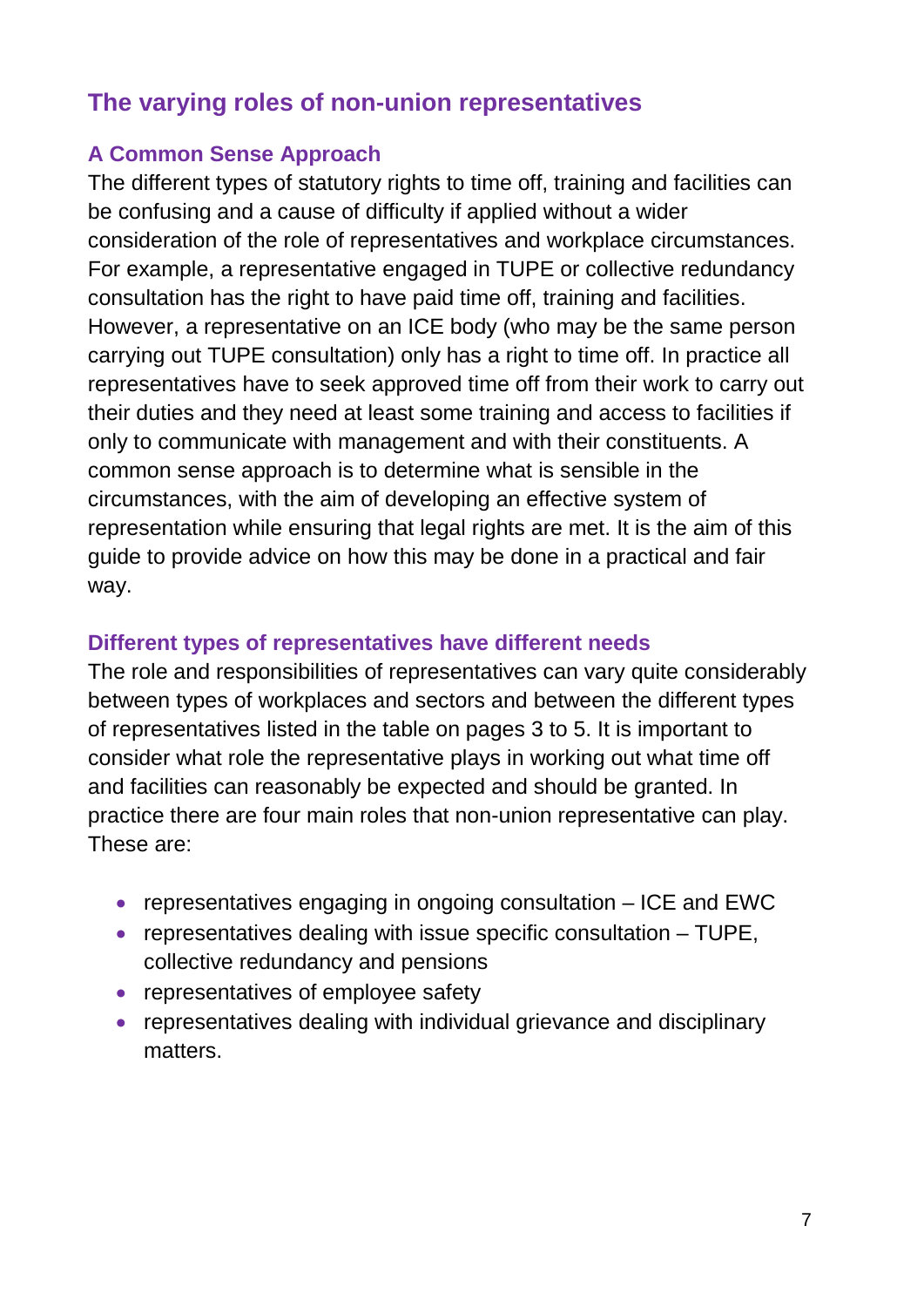## **Consultation representatives**

## **The meaning of consultation**

These are representatives whose role is generally restricted to meetings of consultation bodies on site, or sometimes at a higher level. Some are formed under appropriate legislation but many are 'voluntary' consultative bodies set up by employers to consult with the workforce and improve communications. Some senior representatives may attend both site and higher level, company-wide, meetings and even be members of a European Works Council (EWC).

The purpose of consultation, as defined in EU statutes is the 'exchange of views and the establishment of dialogue'. This often involves the sharing of company information and consideration of options for strategic change and opportunity for representatives to voice any concerns and raise matters requiring attention. The representatives are usually directly elected by the workforce but sometimes are appointed by management. This use of appointments does, however, limit the authority of representatives in the eyes of the workforce. The Labour Relations Agency does not endorse the practice of managerial appointment of consultation representatives.

## **Joint union and non-union membership of employee forums**

It is not unknown, especially in the private sector in workplaces where unions are recognised, for employee forums to have both union and nonunion representatives. While there may initially be unease at this arrangement, in practice union and non-union representatives can work together effectively, especially where management reassures the union that its collective bargaining rights are recognised and not threatened. Joint training of both types of representative can be especially beneficial.

## **Special arrangements for negotiating ICE and EWC bodies**

Consultation representatives are covered by the relevant provisions of the regulations, listed above, concerned with ICE, EWCs, and consultation in European companies and European Co-operative Societies. A further type of representative is linked to the negotiation of consultative forums under the ICE and EWC, European Company and European Co-operative Society regulations.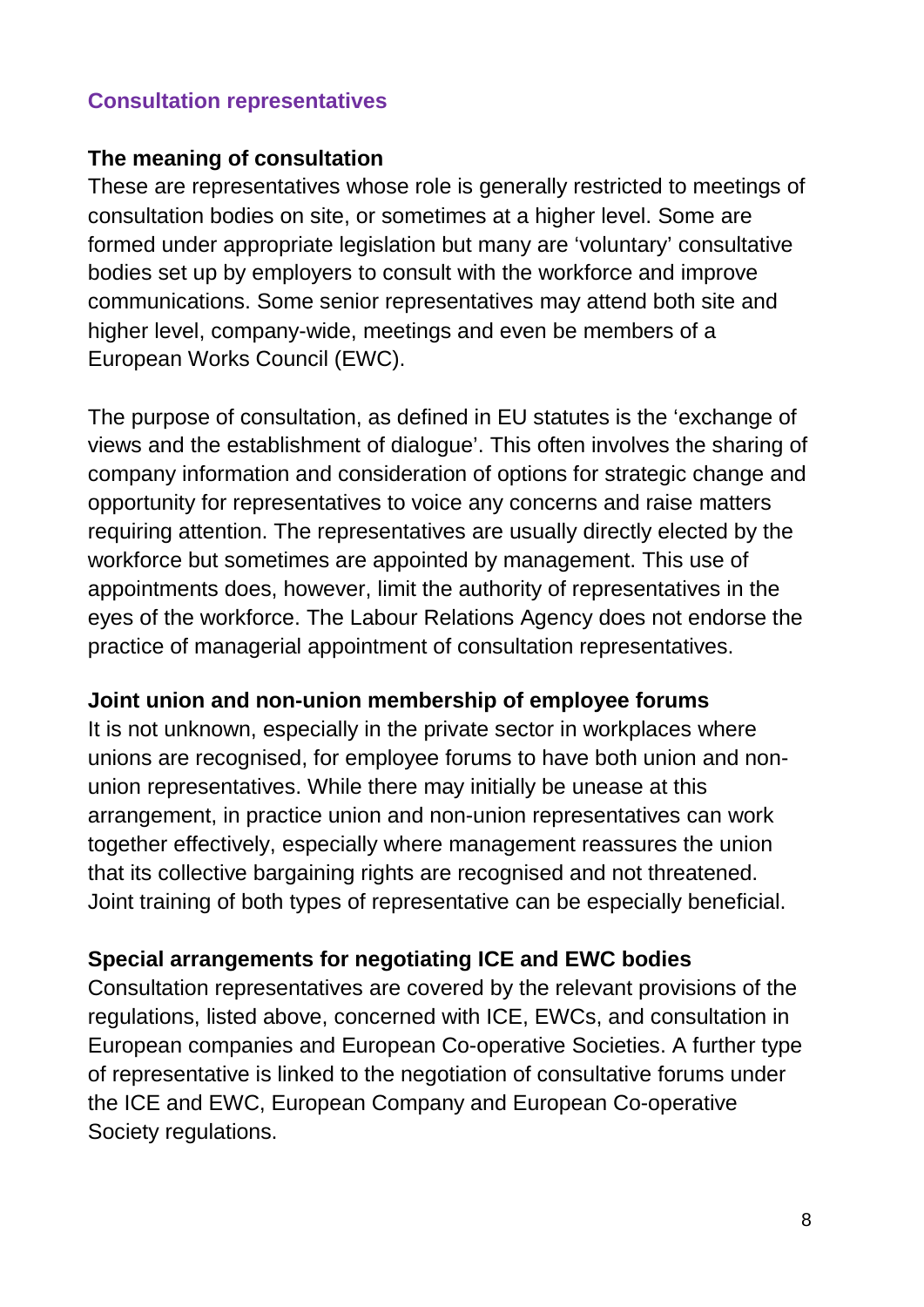These representatives have the role of negotiating and agreeing with relevant management the design and operational rules of appropriate consultative bodies set up under the provisions of the various regulations. While many of these specially elected members of negotiating bodies may subsequently be elected to serve on the standing consultative forums there is no requirement to do so and it cannot be anticipated that they will. At the time of the operation of these negotiating bodies there are particular needs for time off to meet with management, prepare for meetings and communicate with constituents. Training on the purpose and planned operation of the consultative forum will be beneficial.

## **Consultation meetings**

The frequency, length and location of the consultation meetings, and the range of topics discussed, will vary from one organisation to another. This will directly influence the amount of time off required by these workplace representatives to perform their duties. The size of constituencies**<sup>3</sup>** and their dispersion can also vary widely and this, too, will influence the amount of time needed by representatives to communicate with their constituents, as well as with other representatives, before and after meetings. It is good practice for consultation representatives to receive initial training when they are first appointed and necessary refresher training during the course of their appointment.

## **Subject specific consultation – TUPE, collective redundancies and pensions**

## **The requirement for consultation**

Various statutes allow for the election of non-union representatives to deal with specific employment related issues such as business transfers and collective redundancies. Where unions are recognised these will be union representatives. Otherwise employees have the statutory right to elect representatives especially to deal with these issues. Another area of subject specific consultation relates to changes in pension arrangements. Often, but not always, once the information sharing and consultation has been concluded the representative role disappears.

Consultation is limited to a single period of time, often lasting a matter of months, but in this period the consultation process can be quite intense. Some organisations have found the value of consultation over a specific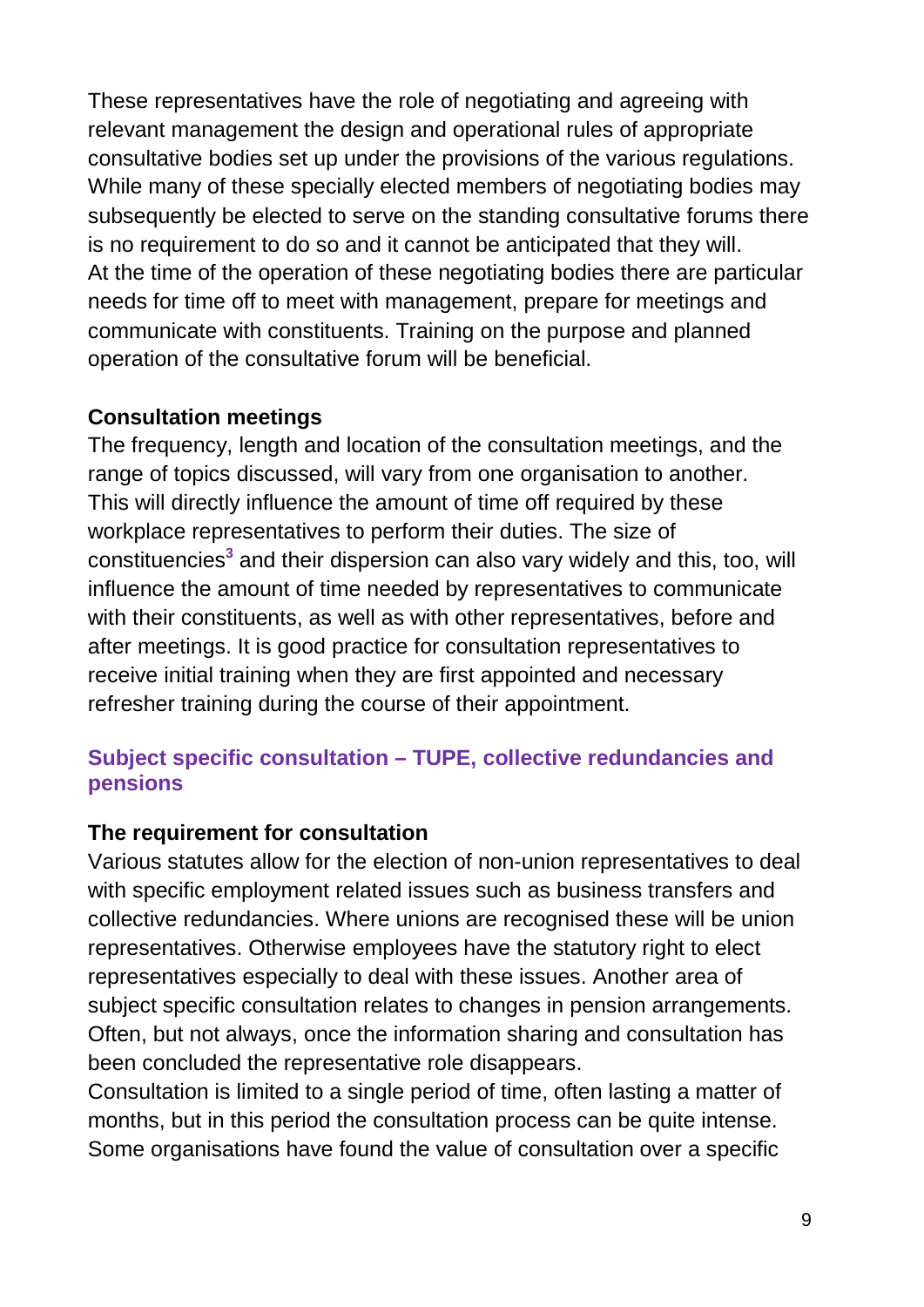issue leads them to create a standing consultative body like an Employee Consultative Forum.

## **TUPE and collective redundancy representatives**

The most common circumstances for representatives on specific topics are those relating to the transfer of undertakings (TUPE) or collective redundancies. The legislation requires, where there is no recognised union, that affected employees be invited by their employer to elect representatives long enough before the transfer of undertaking or potential redundancies to provide information on the planned changes and to consult. The employer is required to determine the period of office required by the representatives to enable the consultations to be completed. The number of representatives is set by the employer in TUPE legislation 'so that there are sufficient representatives to represent the interests of all affected employees having regard to the number and classes (i.e. types) of those employees'.

## **Short period needs for time off, training and facilities**

The time off needs for these representatives can be quite intense over a relatively short period. The range of topics covered in information provision and subsequent consultation can be both broad and complex, dealing, as it must, with business decisions and changes which directly affect often a relatively large numbers of employees. This in turn requires the representatives to have close contact with their constituents, especially with regard to the implementation phase of change. There are particular training needs related both to helping understand the business issues and the information provided and learning how to engage in consultation with management and communicate effectively with constituents at all stages of the process. E-learning may be particularly valuable if appropriate material is available and representatives have access to computers at work. Elearning should complement formal training and time off needs to be given during working time for the representative to access the material. The TUPE and collective redundancy regulations also stipulate that 'the employer shall afford to appropriate representatives such accommodation and other facilities as may be appropriate'. The question of appropriate facilities is covered later in this guide.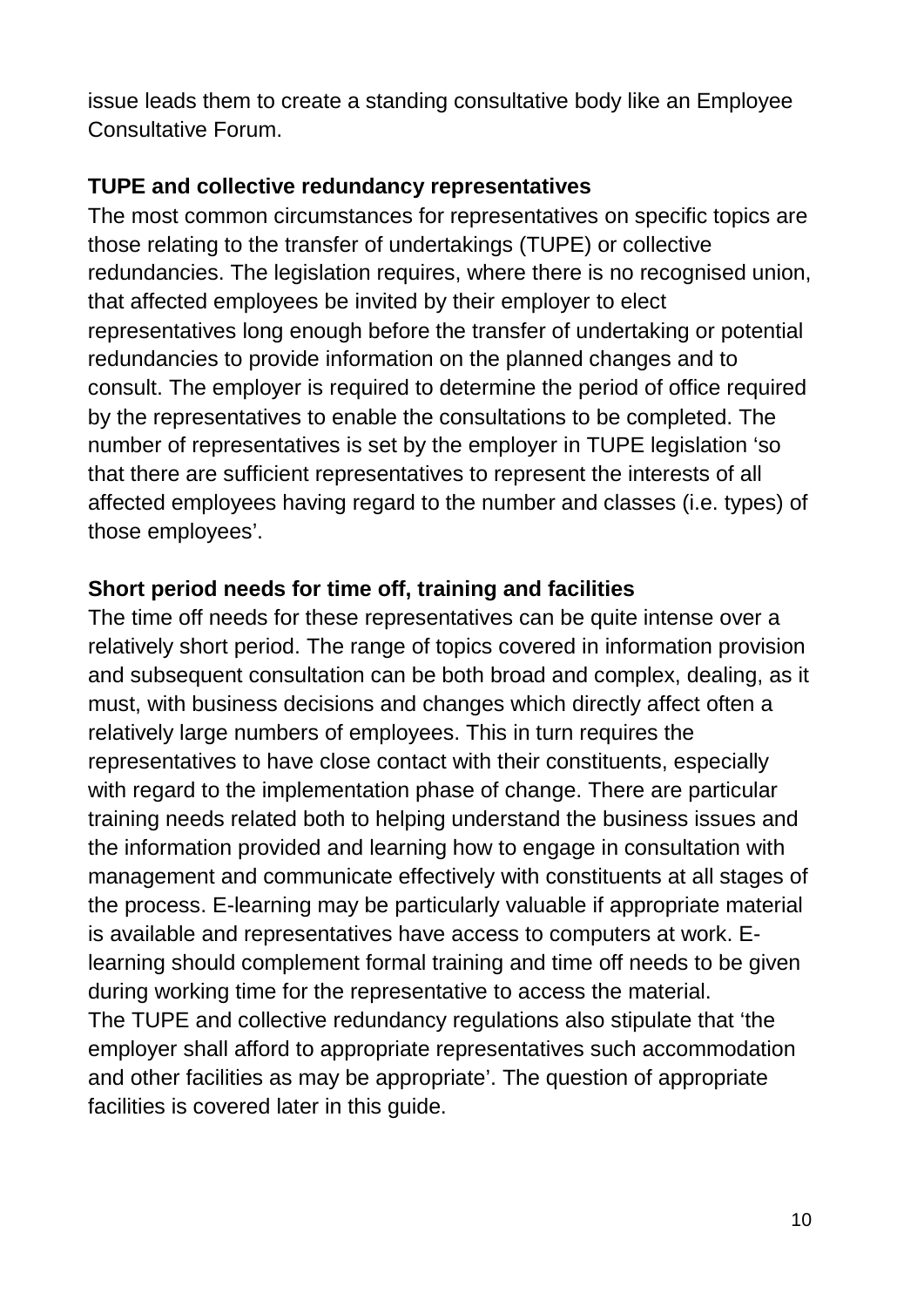## **Representatives of employee safety**

Regulation 7 of the Health and Safety (Consultation with Employees) Regulations (Northern Ireland) 1996 require that employers allow representatives of employee safety paid time off, as is necessary, during working hours, to perform their functions, the provision of training and facilities. Further advice on time off provisions for representatives of employee safety is provided by the Health and Safety Executive Northern Ireland in their approved Code and their leaflet "*Consulting workers on health and safety"*. This is not covered in this guide.

## **Dealing with individual grievance and disciplinary matters**

In some organisations non-union representatives may take on an additional role of accompanying workers at grievance and disciplinary hearings, or advising them before hand. In taking on this role representatives should be aware that it can involve considerations of subsequent legal action in an industrial tribunal and that they act as a companion rather than a full representative. [Article 12 of the Employment Relations (Northern Ireland) Order 1999, as amended. There are, as yet, no agreed programmes for the training, nor any means of validating non-union representatives who carry out this role. This is discussed later in the section on training.

#### **The value of early involvement and mediation**

Representatives often find their role in accompanying a worker is especially valuable when it precedes a formal hearing. This can sometimes enable a matter to be resolved prior to the initiation of formal proceedings including applications to industrial tribunals. The *Labour Relations Agency Code of Practice on disciplinary and grievance procedures* and the Agency's Advisory guide - *Advice on handling discipline and grievances at work* are relevant here.

Representatives undertaking this work may have to appear as witnesses before outside appeal bodies or industrial tribunals. Representatives should be aware of the value of mediation in handling some issues. It may be appropriate, with the employer's agreement, for representatives often involved in individual grievance and disciplinary cases to train to become a qualified mediator. Representatives engaged in grievance and disciplinary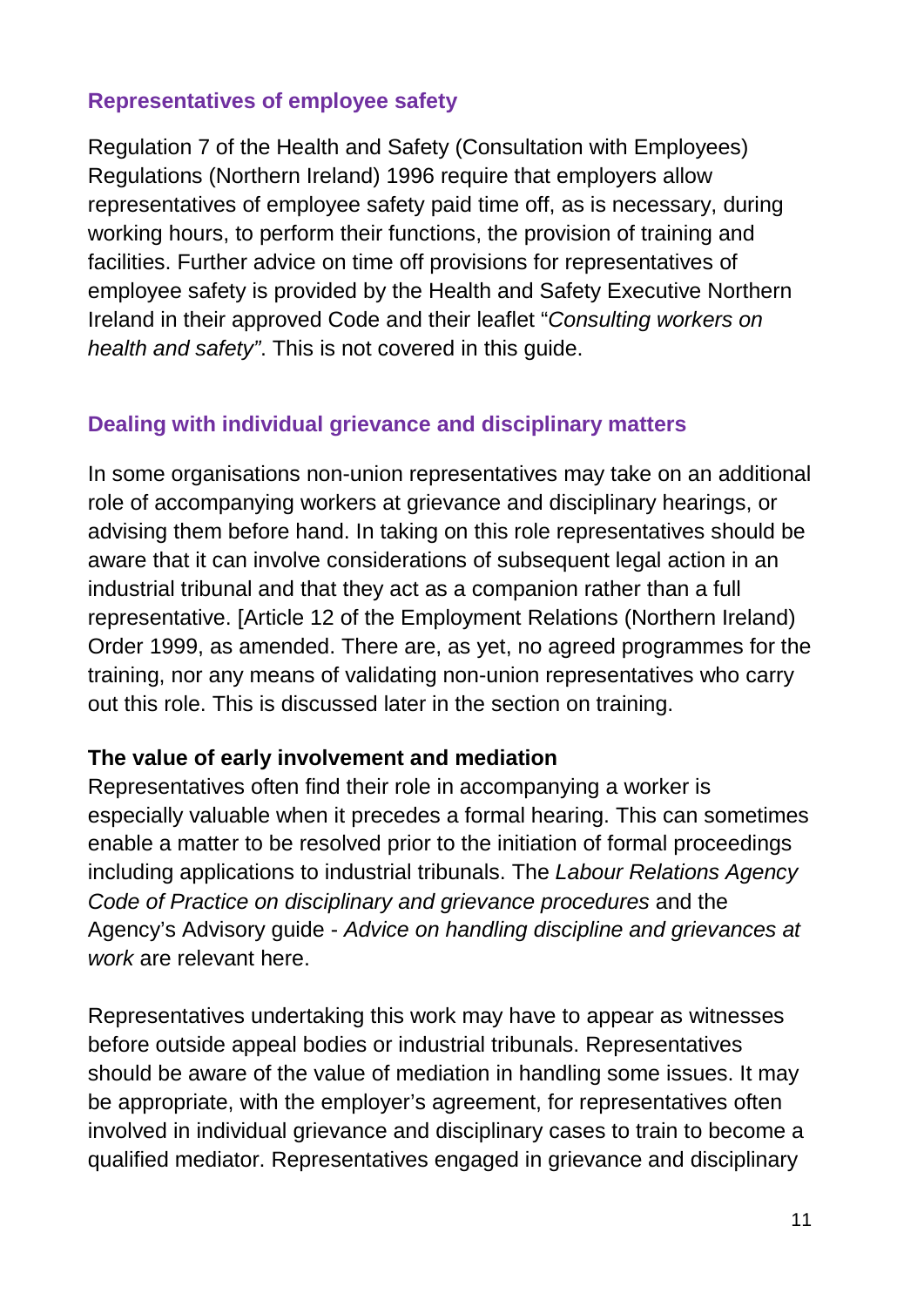cases will need access to a confidential space to meet the worker involved prior to a hearing and afterwards.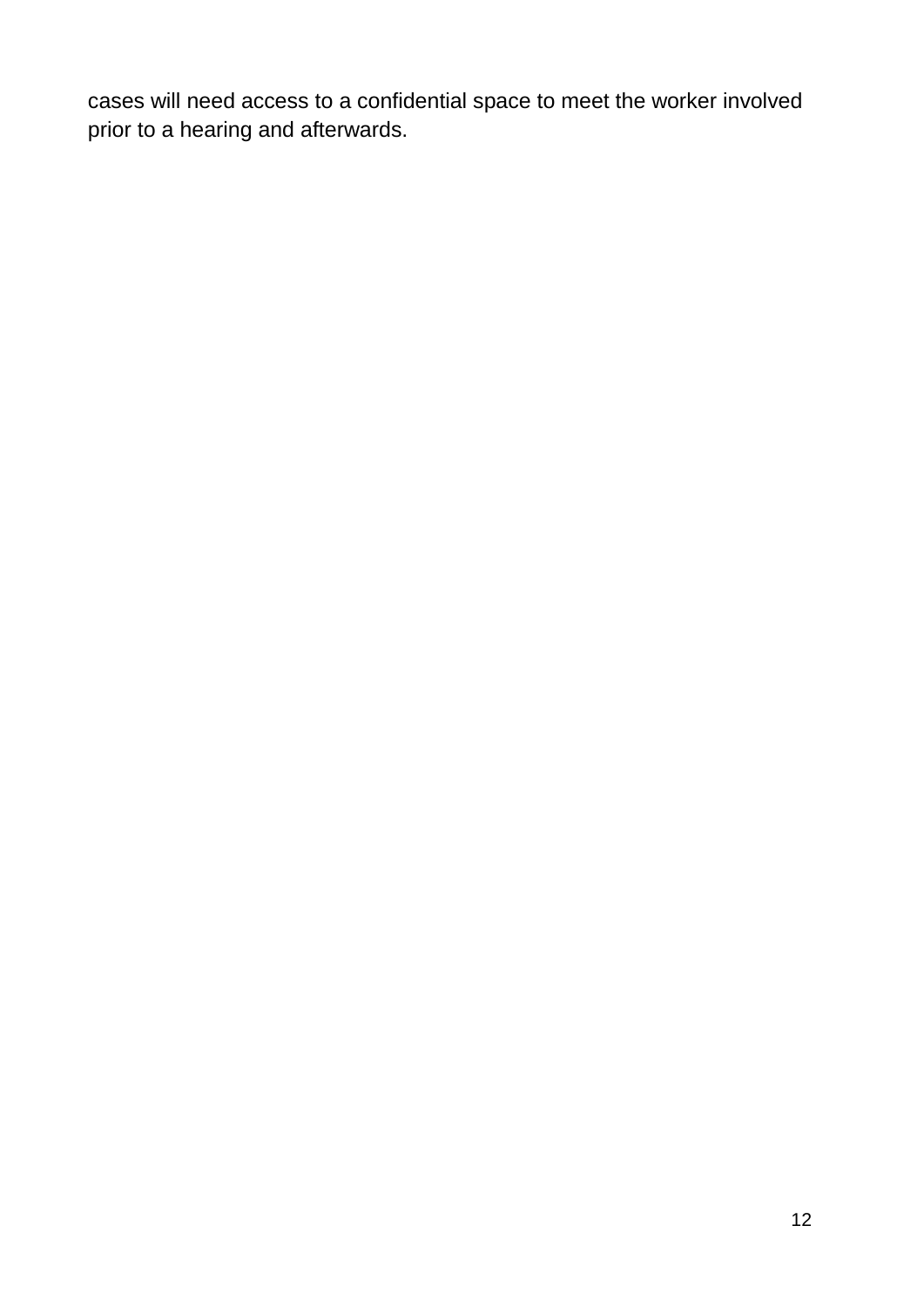# **Drawing up an agreement on time off, training and facilities**

## **The need to avoid rigidity**

Earlier sections of this guide have shown the variety of roles representatives can have and, for some, their statutory basis and the varying scope of their duties. This variety means that it is neither desirable nor possible for this guide to specify the minimum number of representatives that should be appointed or state the number of hours per week that representatives require to undertake their duties. This will depend on the circumstances of each case and it is up to management and the representatives to determine what is appropriate for them. What is reasonable will vary according to the type of representative and the operating requirements of the employing organisation.

## **Setting down time off, training and facilities requirements in an agreement**

It is desirable for an agreement or protocol to be drawn up in each workplace and/or the wider organisation as this can establish legitimate expectations for time off arrangements among representatives and managers. It can also help avoid confusion and minimise disputes. This is especially helpful where a permanent employee forum is established. Where a one-off, subject specific consultative committee is created, for example in case of business transfers or collective redundancy a formal agreement may not be necessary but there needs to be clear understanding on how time off, training and facility arrangements are to be handled. Agreements should set out what time off and access to facilities is reasonable and appropriate in the particular circumstances, taking account of:

- the size of the organisation and the number of workers
- the production or operational process
- the need to maintain a service to the public
- the need for safety and security at all times
- statutory requirements
- the complexity and number of issues that are expected to have to be dealt with
- the importance of training and preparation for meetings.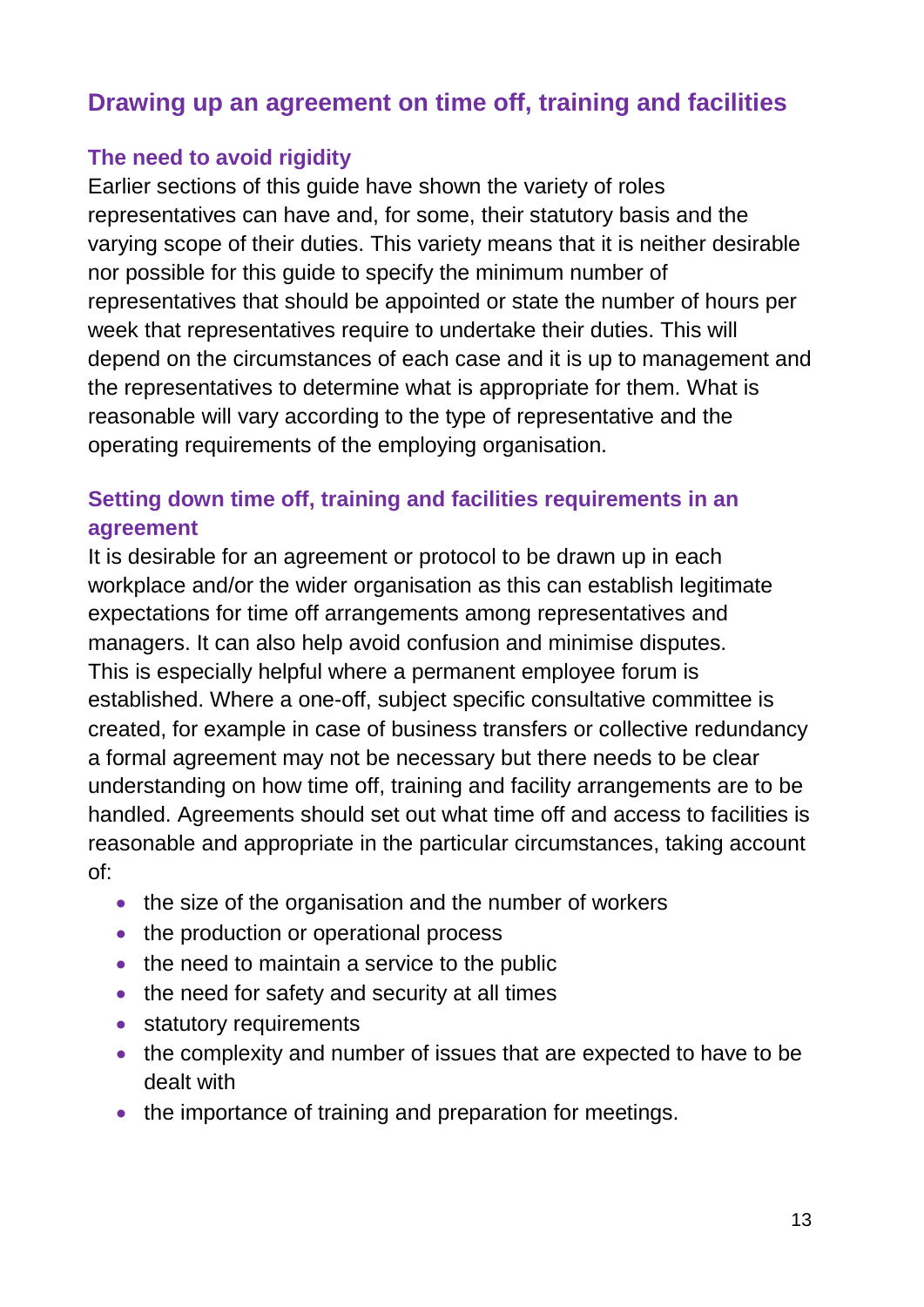## **A written agreement**

Such agreements should be in writing with the operational date established and signed by a nominated senior manager and the representatives who were involved in drawing up the agreement. The agreement should be consistent with wider agreements which establish such matters as constituencies, the number of representatives including any specialist representatives and methods of election. The agreement should establish means for a periodic joint review of its operation. Where no agreement has been made, and in small organisations informal arrangements may be preferred, the factors listed below should be used as a check list to guide the management of time off and the provision of facilities.

## **Factors to consider in drawing up a time off agreement or protocol**

The circumstances where it is necessary to leave normal paid work to attend meetings with management. This will include:

- regular meetings of consultative bodies and the frequency with which they are held
- the need for special time off to attend ad hoc meetings called to deal with complex issues or major changes that affect employees
- meetings associated with the handling of individual grievance and disciplinary matters. These representatives will need access to a confidential space for discussion with the employee involved.

It may be helpful in some organisations where a senior representative is elected or identified to distinguish the greater amount of time off that this person, or people, will require.

**The agreement should recognise that the amount of time required can vary over a period according to the demands of the topics covered in joint discussions.** It is not generally desirable to establish a set number of hours per week since this can become inflexible and in some cases can come to be seen as an entitlement**<sup>4</sup>** .

**The time needed by representatives to prepare for meetings with management.** This can include holding preparatory pre-meetings of all or some representatives.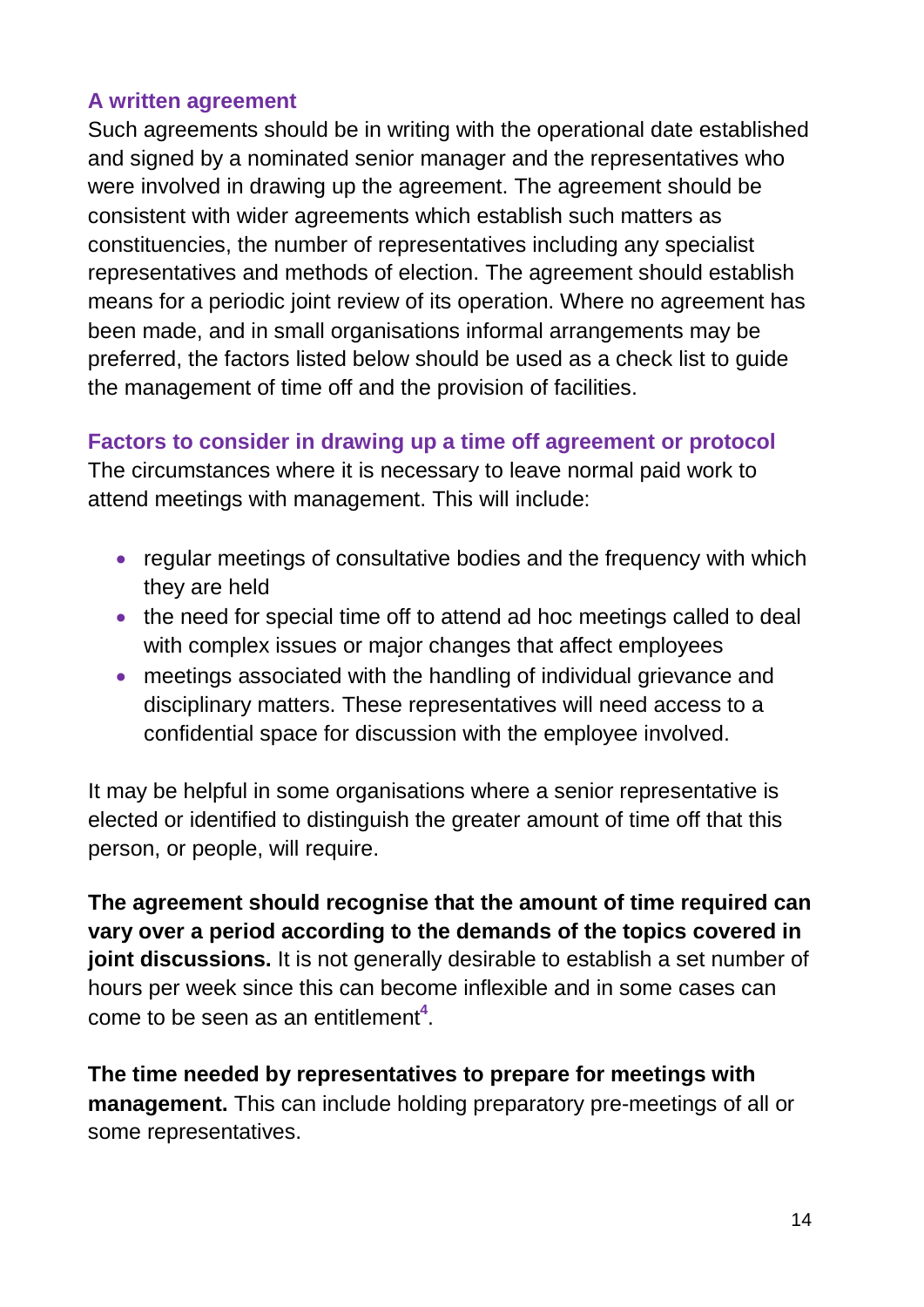**The time needed for representatives to communicate with their constituents both before and after meetings with management.** The agreement should cover the way these activities can best be carried out whether face-to face, in special meetings, via electronic communication media such as email or intranet, and/or as part of regular team meetings held by line managers for their staff. The need for confidentiality in these meetings should be recognised and adhered to.

**Special consideration needs to be given to representatives who work unusual hours, or represent workers with unusual hours.** This includes part-time, shift working, weekend working, teleworking, home working and mobile workers, and workers with particular domestic commitments. Consideration needs also to be given to representatives whose place of work is different from some or all of their constituents. These 'off-site' representatives will be likely to need effective means to communicate with their constituents and from time to time to travel to meet them when necessary.

**The special needs of representatives in TUPE, collective redundancy situations.** This should determine the period during which consultation will take place and include dealing with the aftermath of any subsequent these business decisions. The agreement should recognise that more time off from normal work will often be required in dealing with these particular issues, and that special training may be needed. There is a requirement to provide appropriate facilities. There is a duty on employers to allow representatives to have access to any affected employees. This should be specified.

**Arrangements to ensure that work cover is provided when time off is required.** Employers should ensure that, where necessary, work cover and/or work load reductions are provided when time off is required. This can include the allocation of duties to other employees, rearranging work to a different time or a reduction in workloads.

**The facilities provided to representatives to enable them to undertake their duties.** This can include office space, notice boards, telephones, and use of electronic media. Special attention needs to be given to the use of electronic communications media to ensure it is in accordance with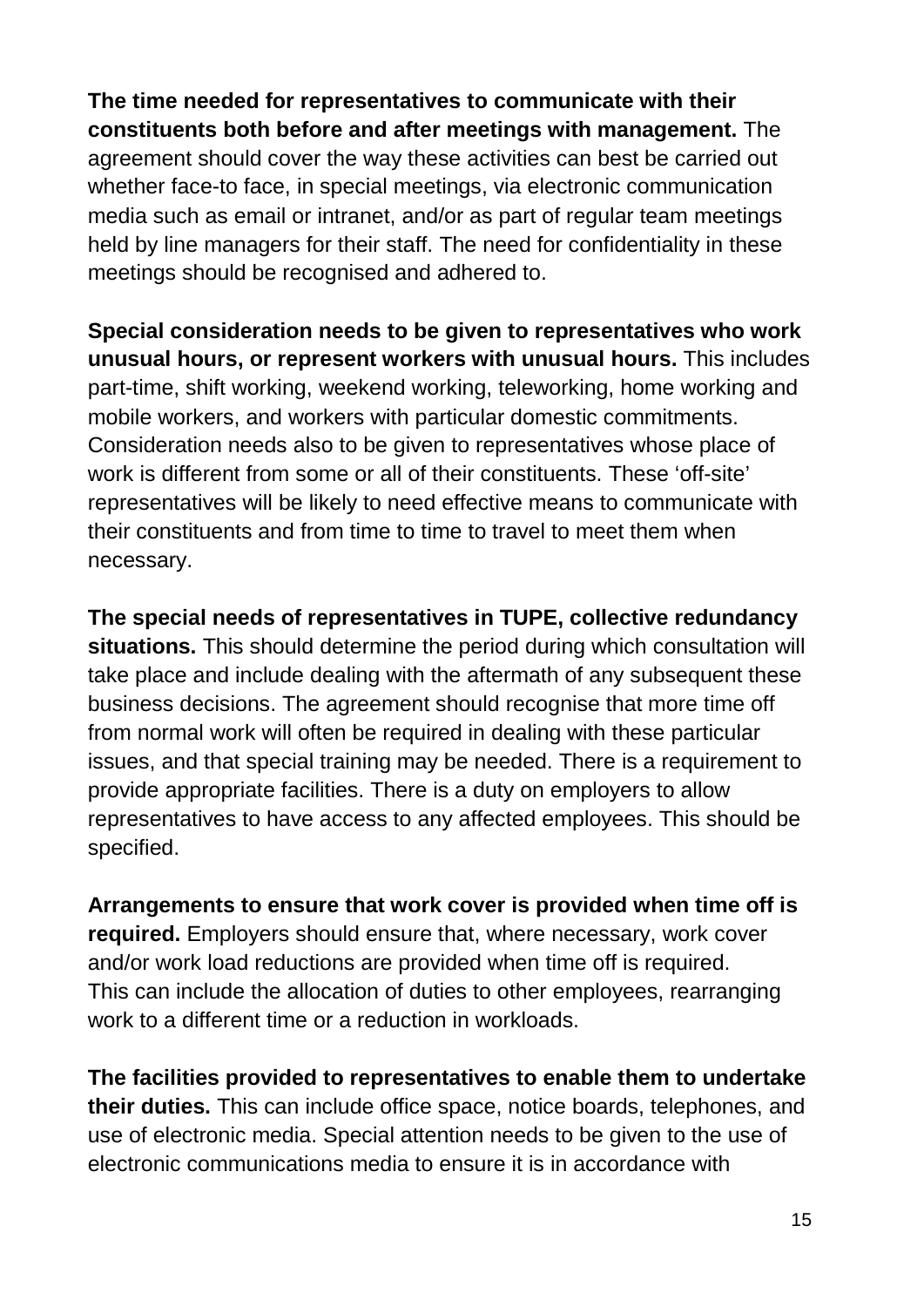company email and internet polices and does not compromise the security of the employer and ensures the privacy of representatives' communications. This, and the wider issue of what facilities should be provided, is considered in detail in the Section on facilities.

**Arrangements for training.** This should specify what training is to be provided to newly appointed representatives and to updating or refresher training for established representatives. The training of representatives is considered in detail in the next section.

**The payment for time off needs to be specified.** This is set out in detail in the various statutes and regulations for different types of workplace representatives. The general principles are that the employer must pay either the amount representatives would have earned had they been working during the time taken off including shift premia, or where earnings vary with the work done, an amount calculated by reference to the average hourly earnings for the work they are employed to do. The calculation of pay should take due regard to the type of payment system applying to the representative including, as appropriate, shift premia, performance related pay, bonuses and commission earnings. Where pay is linked to the achievement of performance targets it may be necessary to adjust such targets to take account of the reduced time the representative has to achieve the desired performance.

There is no statutory requirement to pay for time off where the duty is carried out at a time when the representative would not otherwise have been at work unless the representative works flexible hours, such as night shift, but needs to perform representative duties during normal hours. However, many employers consider it good practice, and in their interests, to ensure that representatives do not lose pay while carrying out their duties. Staff who work part time will be entitled to be paid if staff who work full time would be entitled to be paid. In all cases the amount of time off must be reasonable.

**The responsibilities of management.** Line managers should be familiar with the rights and duties of representatives regarding time off. They should be encouraged to take reasonable steps as necessary in the planning and management of representatives' time off and the provision of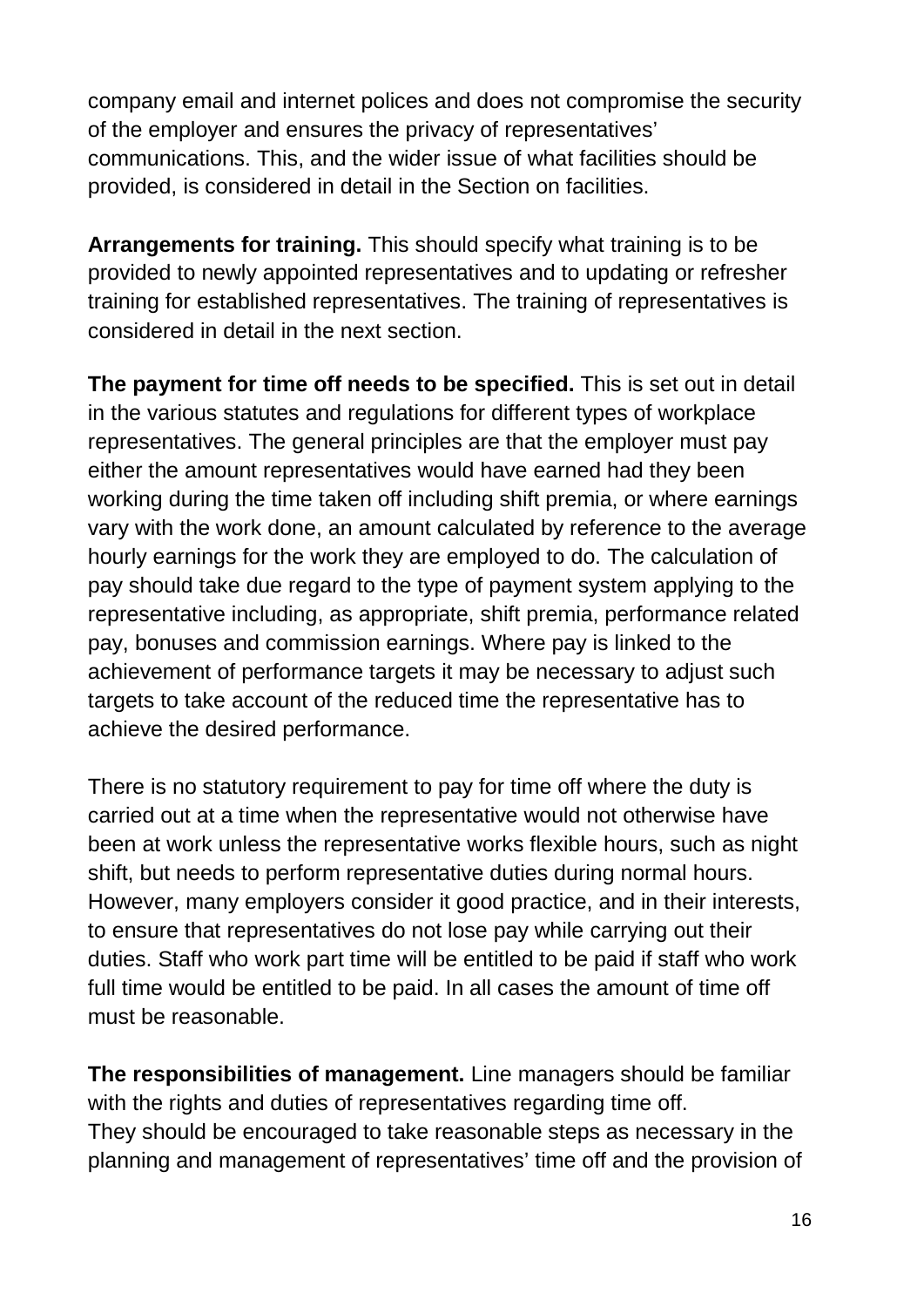cover or work load reduction, taking into account the legitimate needs of such representatives to discharge their functions and receive training efficiently and effectively. Employers need to consider each application for time off on its merits; they should also consider the reasonableness of the request in relation to agreed time off already taken or in prospect.

**The responsibilities of the non-union representatives**. Representatives requesting time off to pursue their duties or activities should provide management, especially their line manager, with as much notice as practically possible concerning:

- the purpose of such time off, while preserving personal confidential information relating to individuals in grievance or disciplinary matters
- the intended location
- the timing and duration of time off required.

Representatives should minimise business disruption by being prepared to be as flexible as possible in seeking time off in circumstances where the immediate or unexpected needs of the business make it difficult for colleagues or managers to provide cover for them in their absence. Equally, employers should recognise the obligation to allow representatives to undertake their duties.

**The resolution of disputes concerning time off.** The agreement should specify how disputes and disagreements on the operation of time off arrangements should be raised and a resolution sought**<sup>5</sup>** . It is sensible for records to be kept of periods when time off is taken, and its purpose, for the avoidance of doubt in any subsequent dispute. The Labour Relations Agency assistance may be sought without the need for a formal complaint to a tribunal.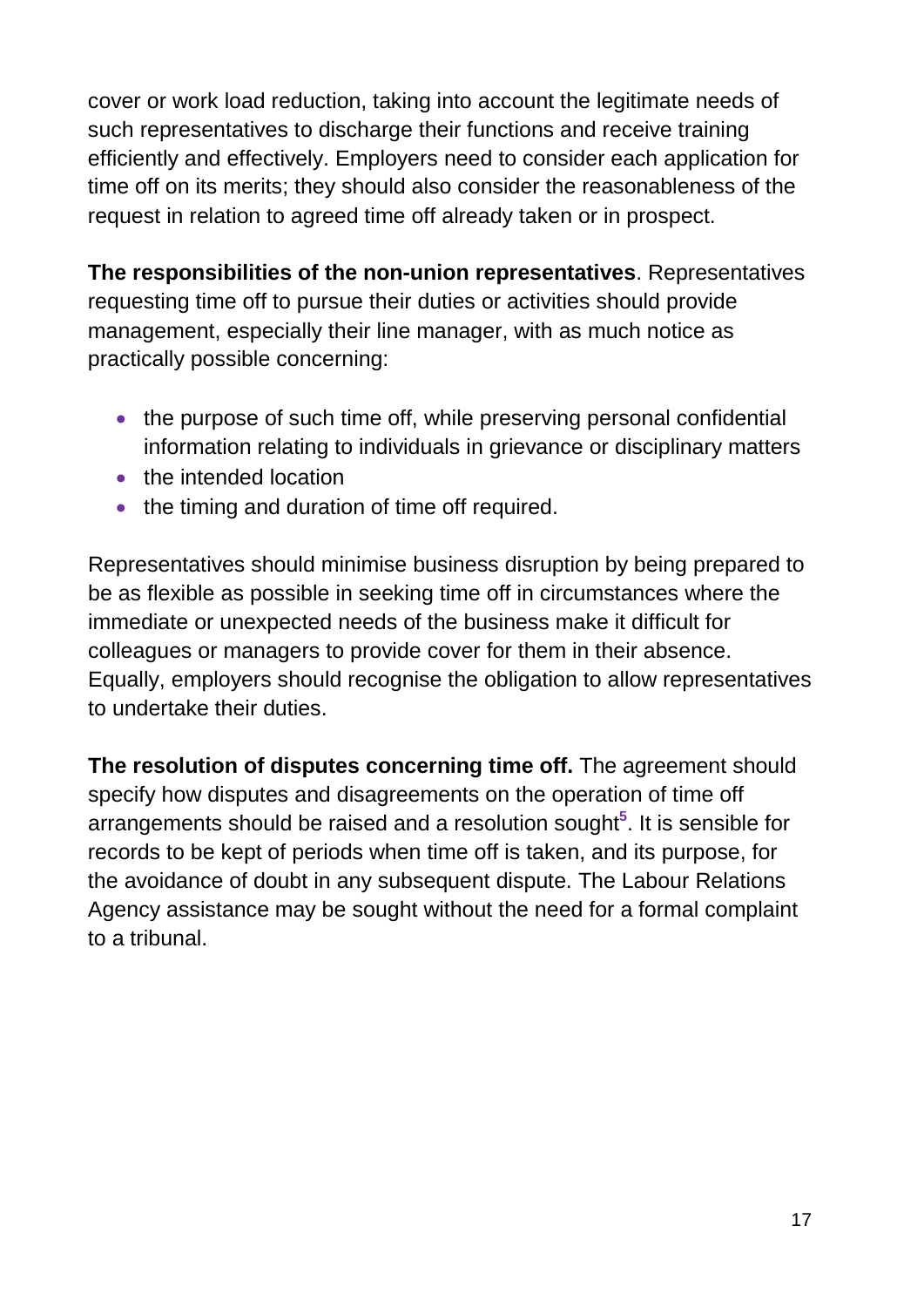# **Training of non-union representatives**

## **The value of training**

It is highly desirable for representatives to receive training to enable them to carry out their duties. Such training will enable them to undertake their role with greater confidence, more efficiently and quicker and thus help them work with management, build effective employment relations and represent their constituents properly. Statutory rights to time off for training are afforded to representatives in TUPE and collective redundancy. Although representatives on ICE and EWC bodies do not directly have rights to training it is good practice for employers to facilitate this, for example concerning the meaning and practice of consultation. In the Agency's experience great benefit can be gained from joint training with line managers and representatives. It helps advance mutual understanding and the building of trust and contributes to the smooth operation of time off arrangements.

## **Induction training**

The training of representatives should take place as soon as feasible after they have been appointed. The precise syllabus will vary according to the type of representative role and the range of activities undertaken. There are, however, a number of basic areas which should be included:

- the role of the representative and the operation of time off agreements or procedures
- the value and means of communicating with constituents before and after meetings with management
- working with other representatives to develop an effective system of employee representation
- the methods and importance of handling confidential information, relating for example to business plans and proposed changes that are the subject of consultation
- basic skills in consultation
- skills needed to contribute effectively in meetings
- familiarisation with the presentation and understanding of company plans and information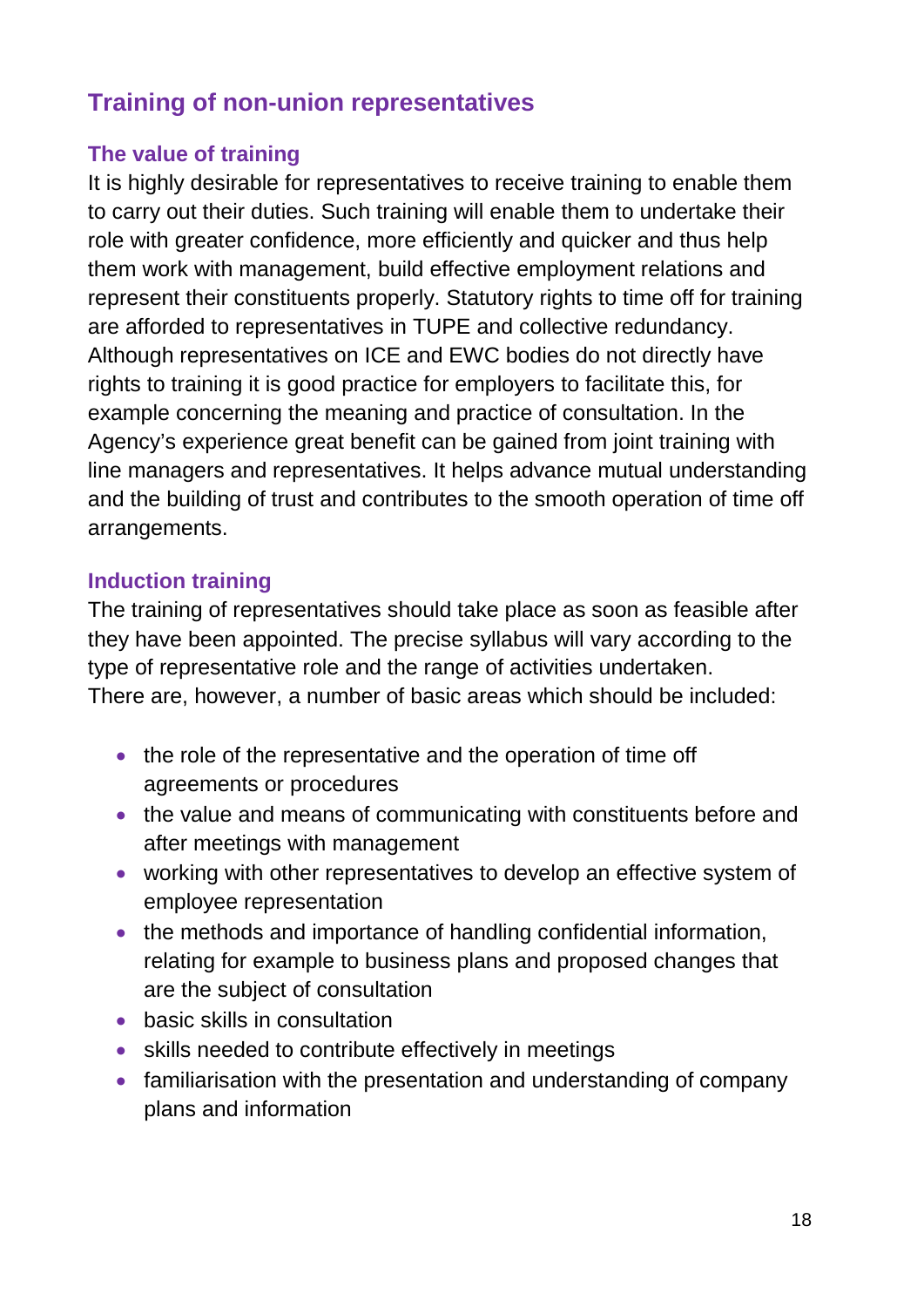• developing realistic expectations of their role including the desirability of compromise and the value of cooperative working with management.

## **Training for established representatives**

It is desirable for some form of further training opportunities to be provided to experienced representatives. This is important where a representative takes on a specialist role and responsibility, for example as chair of the Employee Forum. Training may also be appropriate where there are plans for substantial business changes that impact on employment and work organisation. Here the need is to enable the representative to have the skills and confidence to understand and evaluate business proposals, financial data and their effect on the workforce and on employment relations. It may be appropriate to provide access to relevant e-learning tools, provide some training in-house or use specialist external providers. Joint training with line managers can be especially beneficial in helping to advance mutual understanding and the building of trust. Topics where further training is especially beneficial include training:

- to familiarise or update representatives on issues reflecting the developing roles and work of the workforce they represent
- where significant changes in the organisation of work are being contemplated
- where legal change may affect the conduct of employment relations at the place of work and may require the reconsideration of existing agreements.

#### **E-learning**

E-learning tools, related to the role of representatives, should be used where available and appropriate. However, their best use is as an additional learning aid rather than as a replacement for face-to-face learning activities. Time needs to be given during normal working hours for representatives to take advantage of e-learning where it is available.

## **TUPE and collective redundancy related training**

Representatives elected to subject specific consultative bodies have particular training needs. The function of the training is to enable them to learn quickly about their representative role related to the issue in question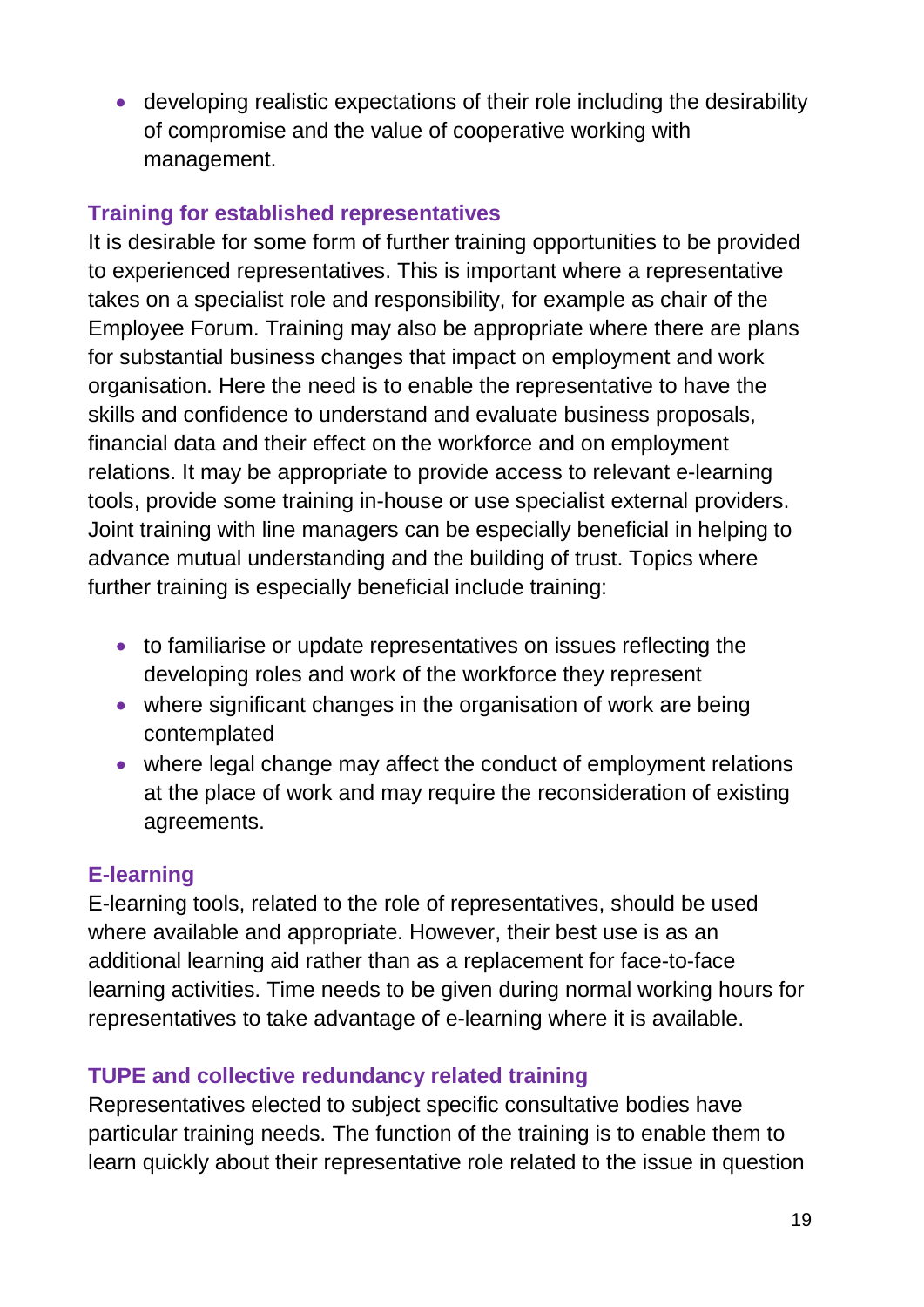and the rights given to them under the various statutes at different times of the information sharing and consultative processes. A further important function of training is to provide the representative with the knowledge and skills to evaluate the employer's decision, especially the implementation plans. Without such knowledge and skills it is hard for the representative to gain the self confidence to engage in meaningful dialogue with the employer and evaluate the consequences of the decision on affected employees. Appropriate e-learning programmes, if available, may be especially relevant as an additional learning resource to formal training programmes as facilitated by the Labour Relations Agency.

## **Training in disciplinary and grievance handling**

Non-union representatives who undertake the individual companion role as part of their role as a representative may find this especially challenging unless provided with appropriate training.

Appropriate training for this role should cover:

- a basic understanding of relevant employment law, *Agency's Code of Practice on disciplinary and grievance procedures* and internal company procedures
- understanding of where and when to go to for further advice<sup>6</sup>
- the role of the 'companion' in relevant hearings and limitations to it
- the role of third party assistance, for example mediation, in resolving problems.

## **Training for managers**

Line managers who have representatives working in their area of control need to have an understanding of the role and duties of these representatives and their importance and their mutual obligations. It is desirable for the role of representatives and their needs for time off and facilities to be included in management training programmes. E-learning materials, if available, can also be beneficial. It is the Agency's experience that joint training activities for line managers and representatives can be especially beneficial in helping to enhance mutual understanding and building trust.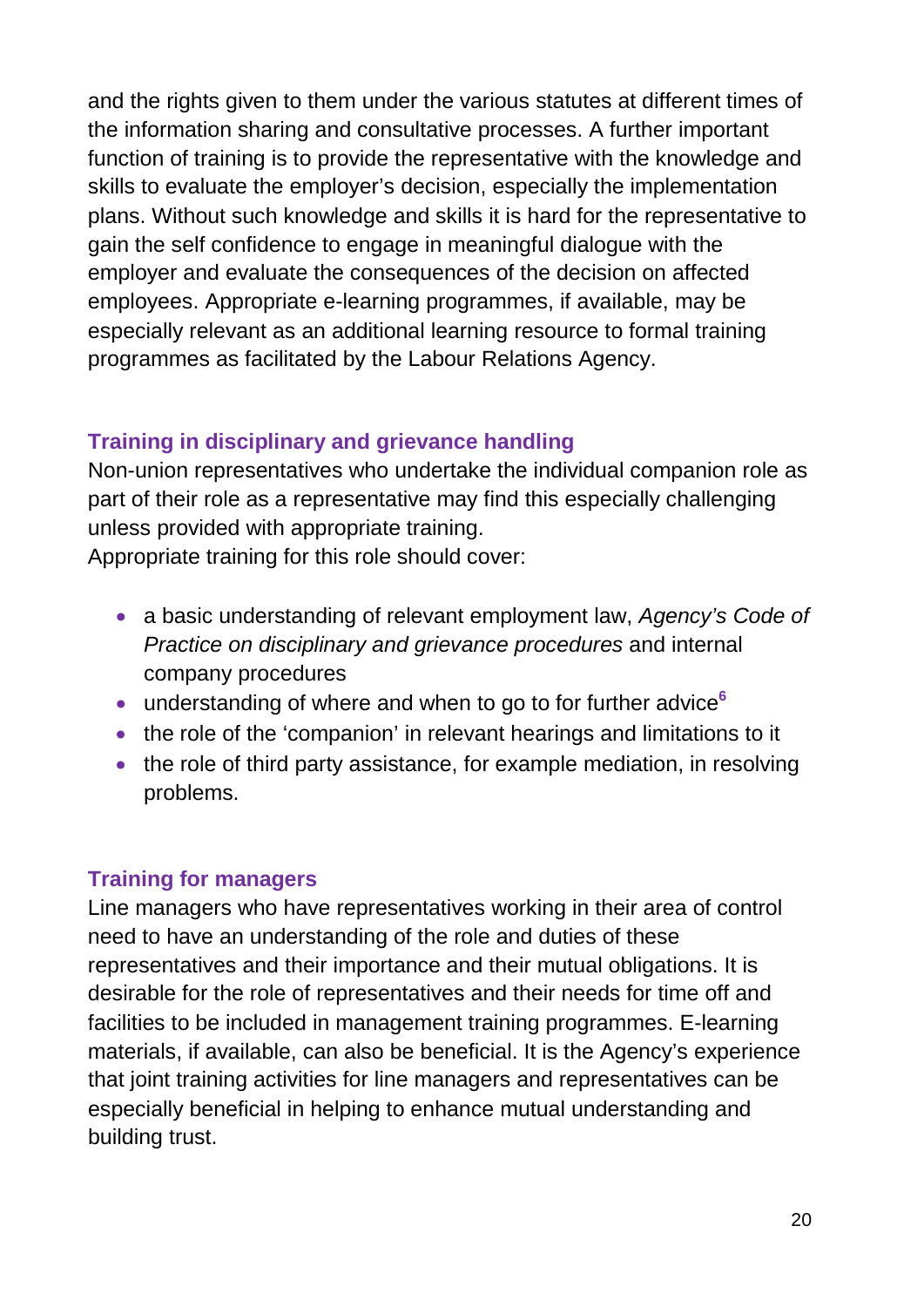# **Access to facilities**

## **The need for facilities**

While there is no statutory right for facilities for representatives, except for those engaged in duties related to collective redundancies and the transfer of undertakings, employers should, where practicable, make available to representatives the facilities necessary for them to perform their duties efficiently and to communicate effectively with their constituents, fellow representatives and management. Where resources permit the facilities should include:

- accommodation for meetings
- access to a telephone and other communication media used or permitted in the workplace such as email, intranet and internet
- the use of notice boards
- where the volume of the representative's work justifies it, the use of dedicated office space and secure cabinets
- confidential space where an employee involved in a grievance or disciplinary matter can meet their representative or to discuss other confidential matters
- access to constituents who work at a different location
- access to e-learning tools where computer facilities are available.

## **Facilities in large workplaces**

In large workplaces where there are a number of representatives and where the volume of business justifies it, or where there is a senior representative who has multiple roles and spends a large proportion of his or her time on these duties, it may be appropriate to provide a dedicated and equipped office space in an appropriate location. These representatives should be entitled to make telephone calls externally to approved people or institutions, for example the Agency.

#### **TUPE and collective redundancy representatives**

Representatives dealing with TUPE and collective redundancy are sometimes required to spend considerable time over a short period in dealing with information and consultation and communicating with the employees affected. The provision of fully equipped temporary office space may be particularly beneficial in helping them discharge their duties,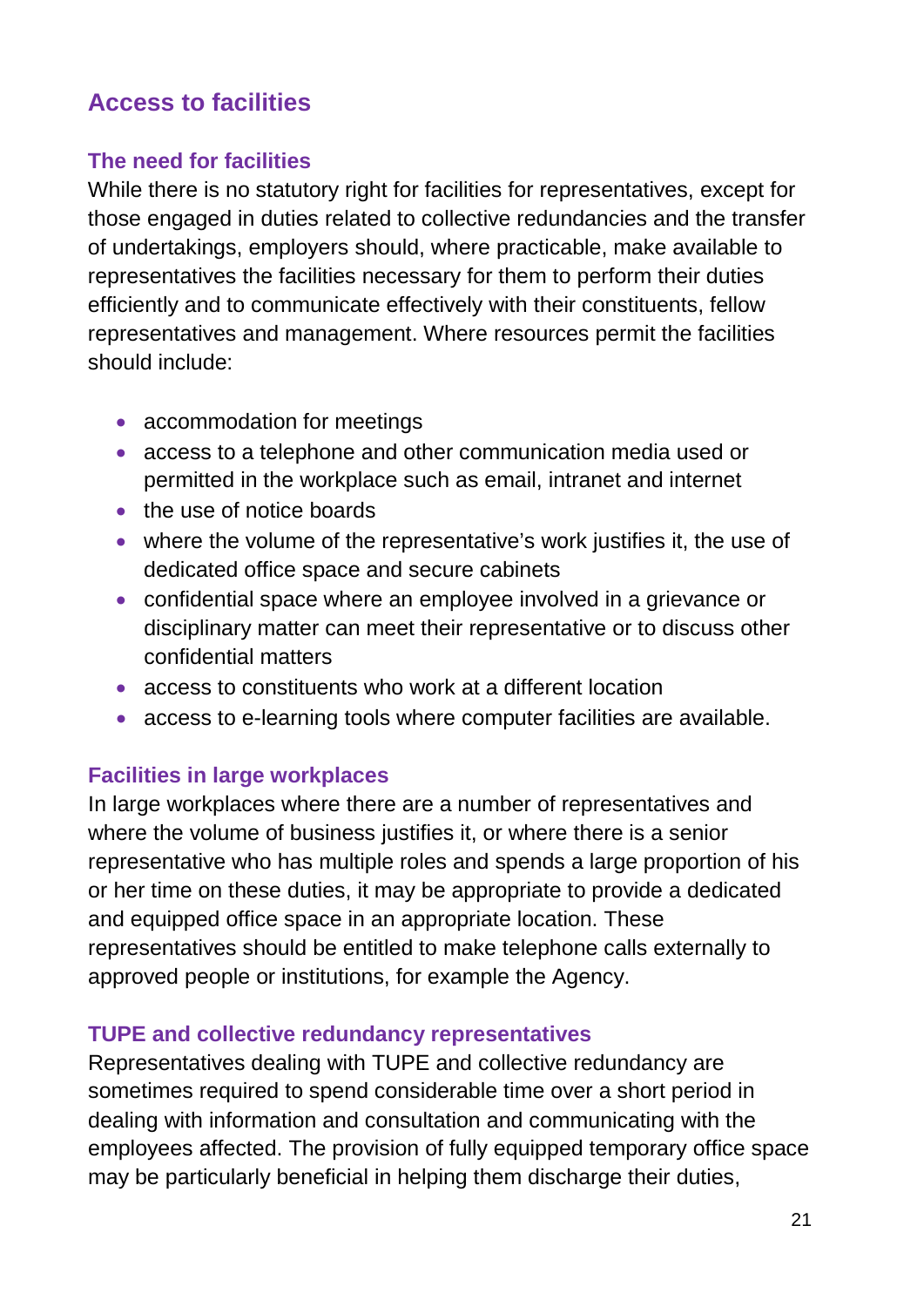especially where a large number of employees are affected directly and indirectly.

## **Off-site representatives**

Particular arrangements will need to be made to enable representatives to communicate with, and when necessary meet, constituents who work on a different site or have working hours out of the ordinary such as shift, weekend and teleworkers.

## **The use of electronic means of communication**

A growing volume of communication in workplaces and the wider organisation is done via electronic means such as email, the intranet and internet. The use of these raises questions of confidentiality and surveillance. When using facilities provided by the employer for the purposes of communication with their constituents and fellow representatives, and with management, representatives must comply with applicable procedures both in respect of the use of such facilities and also in respect of access to and use of company information. The applicable procedures will be either those agreed especially between the representatives and the employer as part of an agreement on time off or will comply with general rules applying to all employees in the undertaking.

In particular, representatives must respect and maintain the confidentiality of information they are given access to where the disclosure would seriously harm the functioning of, or would be prejudicial to, the employer's business interests or reputation. Representatives should understand that unauthorised publication risks damaging the employer's business, straining relations with the representative body concerned, possible breaches of individual contracts of employment and, in extreme cases such as unauthorised publication of price-sensitive information, the commission of criminal offences leading to possible dismissal.

Representatives will have legitimate expectations that they and their constituents are entitled to communicate without intrusion in the form of monitoring by their employer. Rules concerning the confidentiality of communications should be agreed between the employer and the representatives as part of an agreement on time off.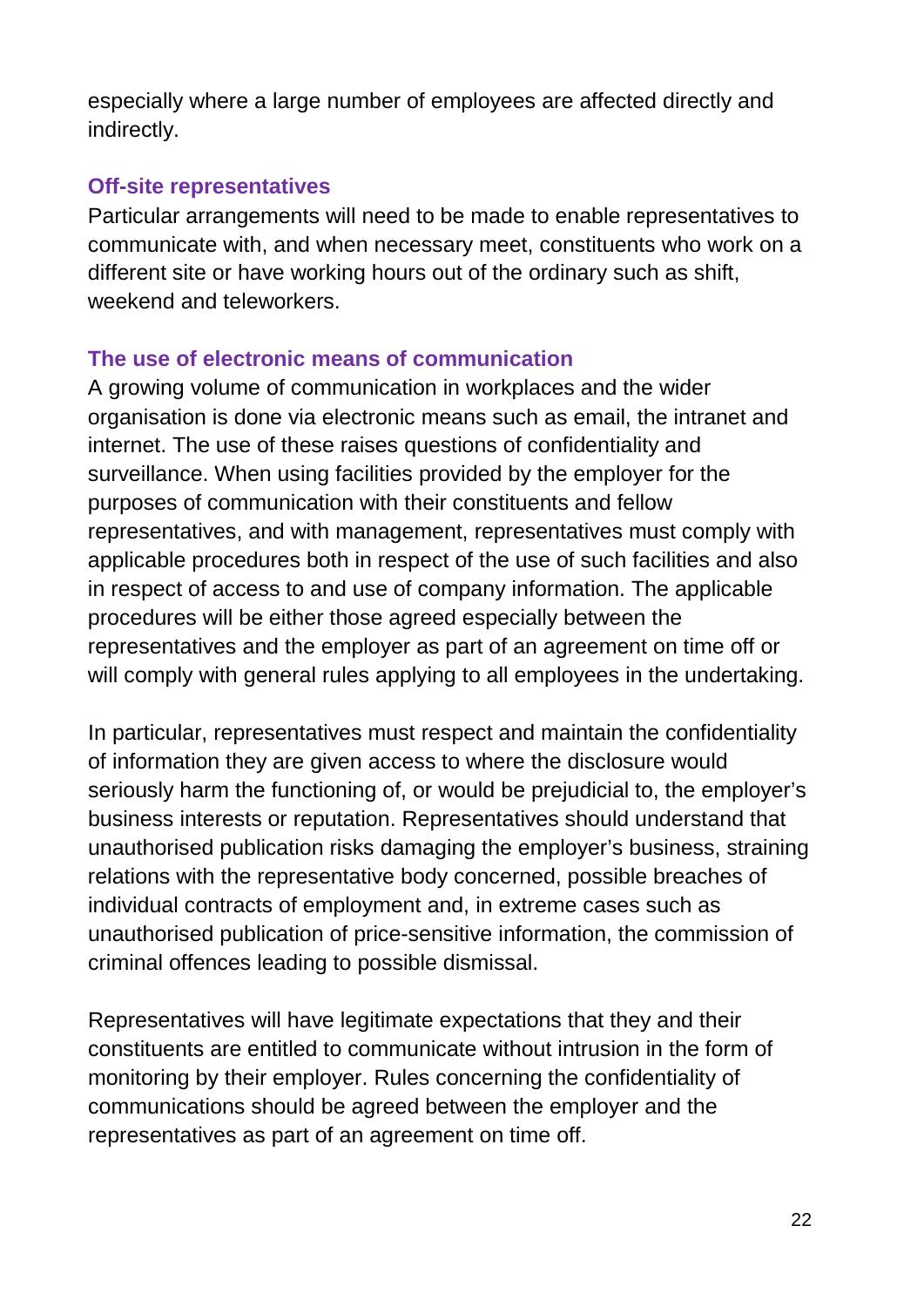Employers must respect the confidential and sensitive nature of communications between representatives and their constituents. They should not normally carry out regular or random monitoring of representatives' emails. Only in exceptional circumstances may employers require access to communications but such access should be subject to the general rules set out in statute and the employment practices Code published by the Information Commissioner's Office. Data concerning individuals, for example communications concerned with possible or actual grievance and disciplinary issues, is especially sensitive. There are therefore very strict provisions on how such data can be used and monitored in compliance with the law. It is helpful for agreed rules to be drawn up on the use of data and the exceptional cases where monitoring may be necessary, for example in cases of suspected illegal use, specifying the circumstances where such monitoring may be undertaken and the means by which it is to be done, for example by company IT or security personnel.

#### **Dedicated intranet and email accounts**

Consideration could be given in organisations where electronic forms of communication are widely available to providing representatives with separate email accounts and password protected dedicated intranet pages. Their use can supplement, and in some cases replace, face-to-face meetings. Company rules on monitoring restricted access provision will need to be applied equally to these communications as to others.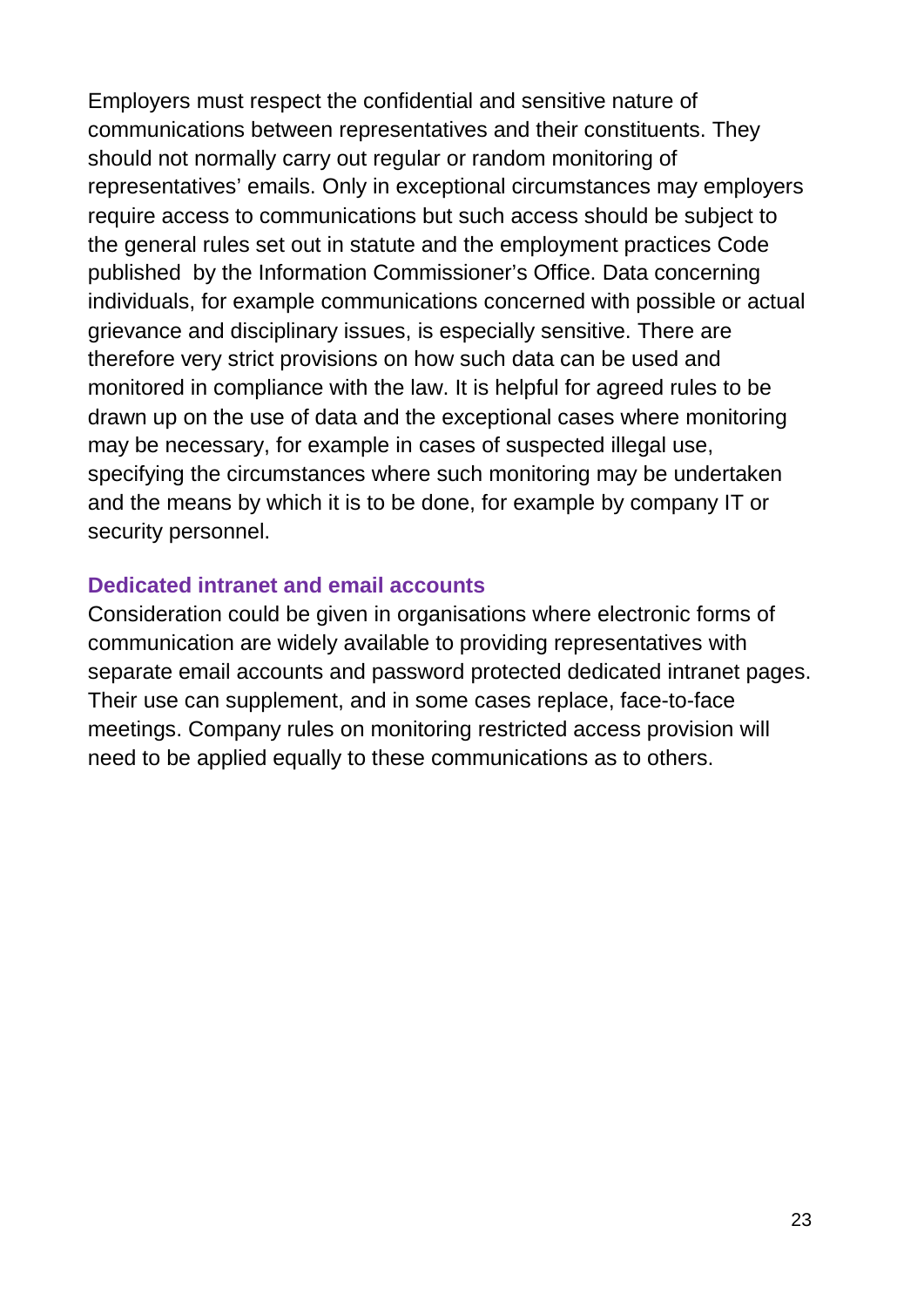# **NOTES**

- 1. Detriment can be loosely defined as suffering a disadvantage in terms of employment that otherwise would not have applied. In the case of dismissal, whether for alleged conduct or redundancy, the action is automatically unfair and there is no minimum qualifying time period of employment.
- 2. This includes representatives in employee forums established by a pre-existing agreement under the ICE regulations.
- 3. Under the Standard Provisions of ICE in Section 19(3) the relevant number of representatives is set at one per fifty employees provided the number of representatives is at least 2 and does not exceed 25.
- 4. Workplace representatives with statutory rights, including union representatives, are not entitled to time off but only to ask for time off which cannot be unreasonably refused. The representative is entitled to be permitted to take the requested time and it is unlawful for the employer to unreasonably refuse to grant the request for time off. This means that where permission is refused the representative cannot simply take the time off with impunity. To do so would be a breach of contract.
- 5. Employee representatives with statutory rights to time off, training and facilities, as appropriate, have a right to complain to an industrial tribunal that their employer has failed to allow reasonable time off, provide facilities or provide normal pay.
- 6. Such as the Labour Relations Agency Helpline 028 9032 1442